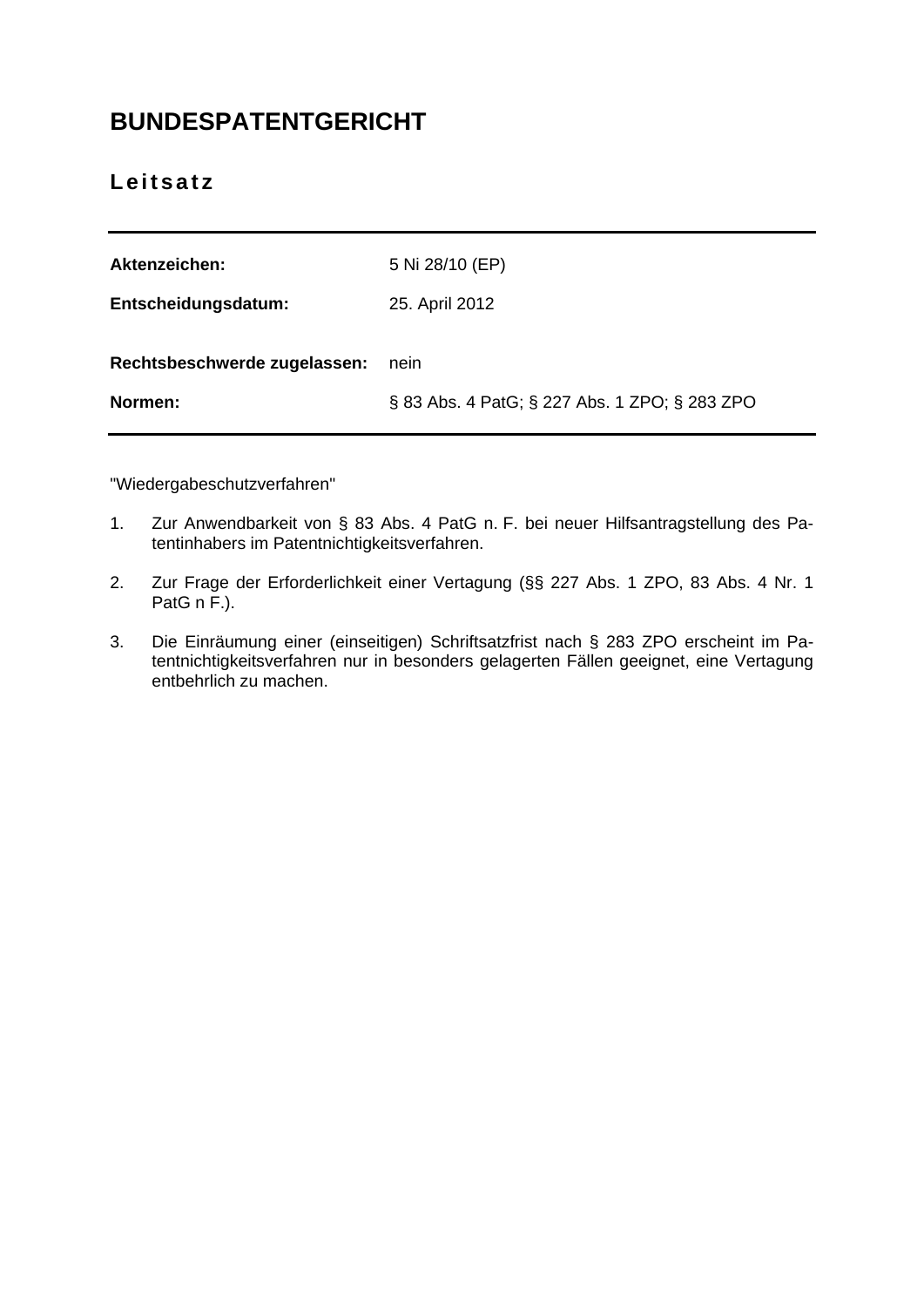

# **BUNDESPATENTGERICHT**

# **IM NAMEN DES VOLKES**

# **URTEIL**

Verkündet am 25. April 2012 …

5 Ni 28/10 (EP)

**(Aktenzeichen)**

…

**In der Patentnichtigkeitssache**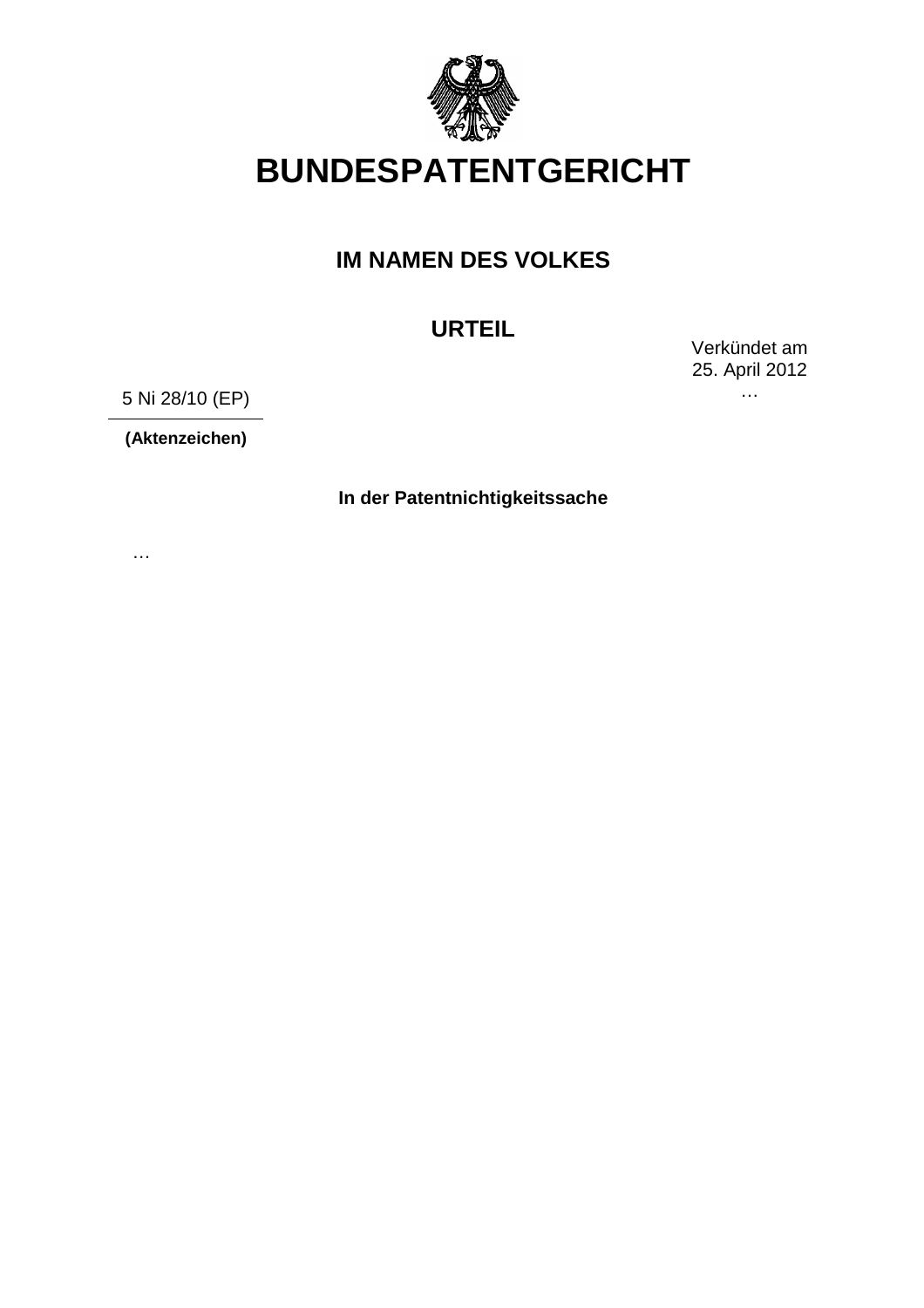# **betreffend das europäische Patent 0 668 695 (DE 695 16 326)**

hat der 5. Senat (Nichtigkeitssenat) des Bundespatentgerichts auf Grund der mündlichen Verhandlung vom 25. April 2012 durch den Vorsitzenden Richter Gutermuth, die Richterin Martens sowie die Richter Dipl.-Ing. Kleinschmidt, Dipl.-Ing. Gottstein und Dipl.-Geophys. Dr. Wollny

für Recht erkannt:

- I. Das europäische Patent 0 668 695 wird mit Wirkung für das Hoheitsgebiet der Bundesrepublik Deutschland für nichtig erklärt.
- II. Die Beklagte trägt die Kosten des Rechtsstreits.
- III. Das Urteil ist gegen Sicherheitsleistung in Höhe von 120 % des zu vollstreckenden Betrages vorläufig vollstreckbar.

## **T a t b e s t a n d**

Die Beklagte ist eingetragene Inhaberin des am 14. Februar 1995 angemeldeten europäischen Patents 0 668 695 (Streitpatent), das auch mit Wirkung für die Bundesrepublik Deutschland erteilt wurde und die Bezeichnung "Verfahren und Einrichtung zur Einschränkung der Wiedergabe von Daten" trägt. Das Streitpatent nimmt die Priorität der japanischen Patentanmeldung JP 4776294 vom 22. Februar 1994 in Anspruch und wird beim Deutschen Patent- und Markenamt unter der Nummer DE 695 16 326 geführt. Es umfasst 17 Patentansprüche, die alle mit der Nichtigkeitsklage angegriffen sind.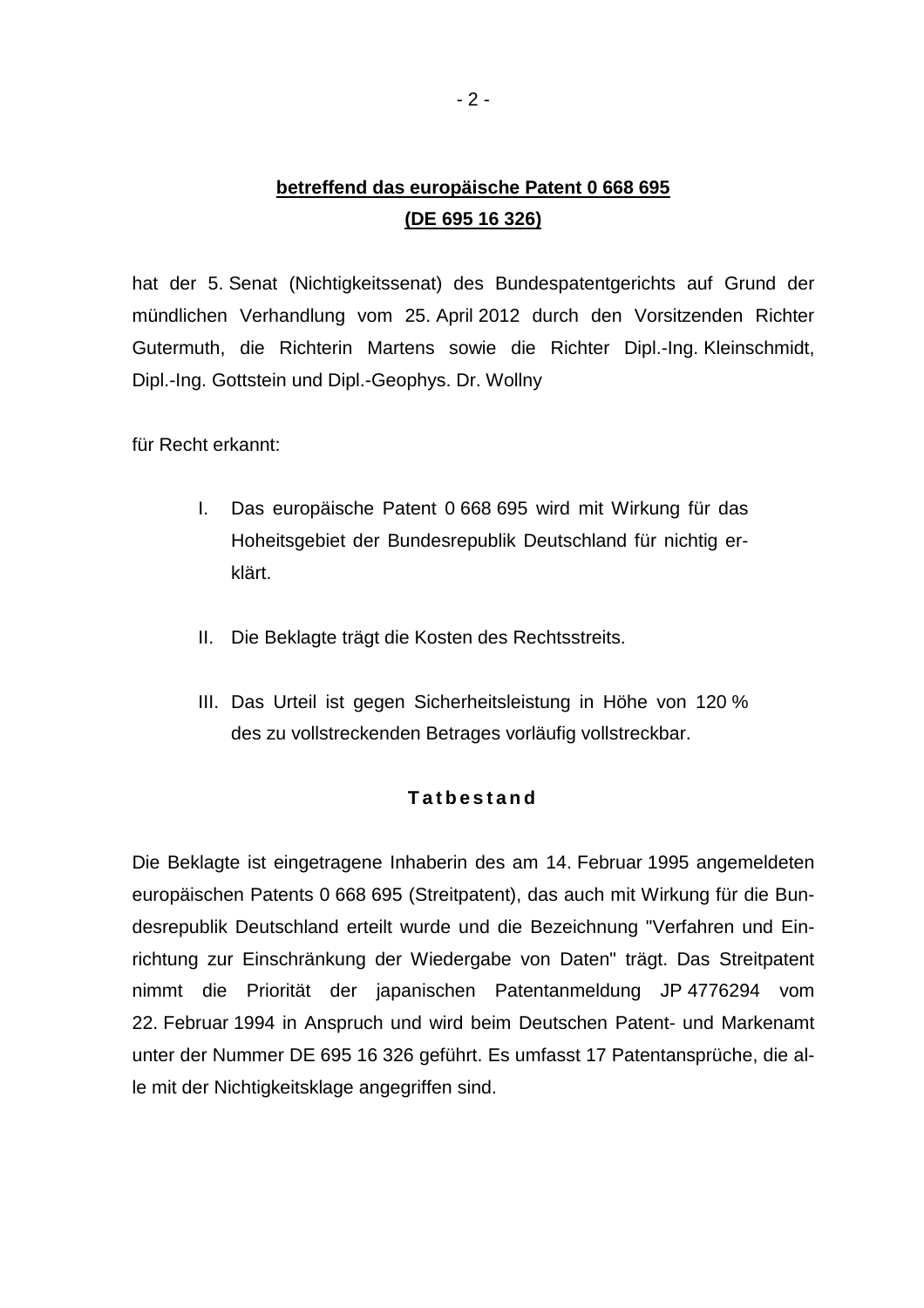Die nebengeordneten Patentansprüche 1, 2 und 4 haben nach der erteilten Fassung des Streitpatents in der Verfahrenssprache Englisch folgenden Wortlaut:

"1. A reproduction protection method comprising

attaching medium protection data, which are specific to a data medium, to main data which represent an original signal, and conveying said medium protection data and main data by said data medium,

supplying said main data and medium protection data via said data medium to a reproduction apparatus, the method being characterised by

generating apparatus protection data which are specific to said reproduction apparatus, within said reproduction apparatus,

determining a protection level by combining the medium protection data and the apparatus protection data, and

controlling said reproduction apparatus to utilize said main data to reproduce said original signal by restricting said reproduction in a predetermined manner with a degree of said restriction being determined in accordance with said protection level, such that said original signal is reproduced in its entirety, partially, or not at all."

"2. A reproduction apparatus providing reproduction protection, for operating on main data which are conveyed by a data medium and represent an original Signal and on medium protection data which are specific to said data medium and are con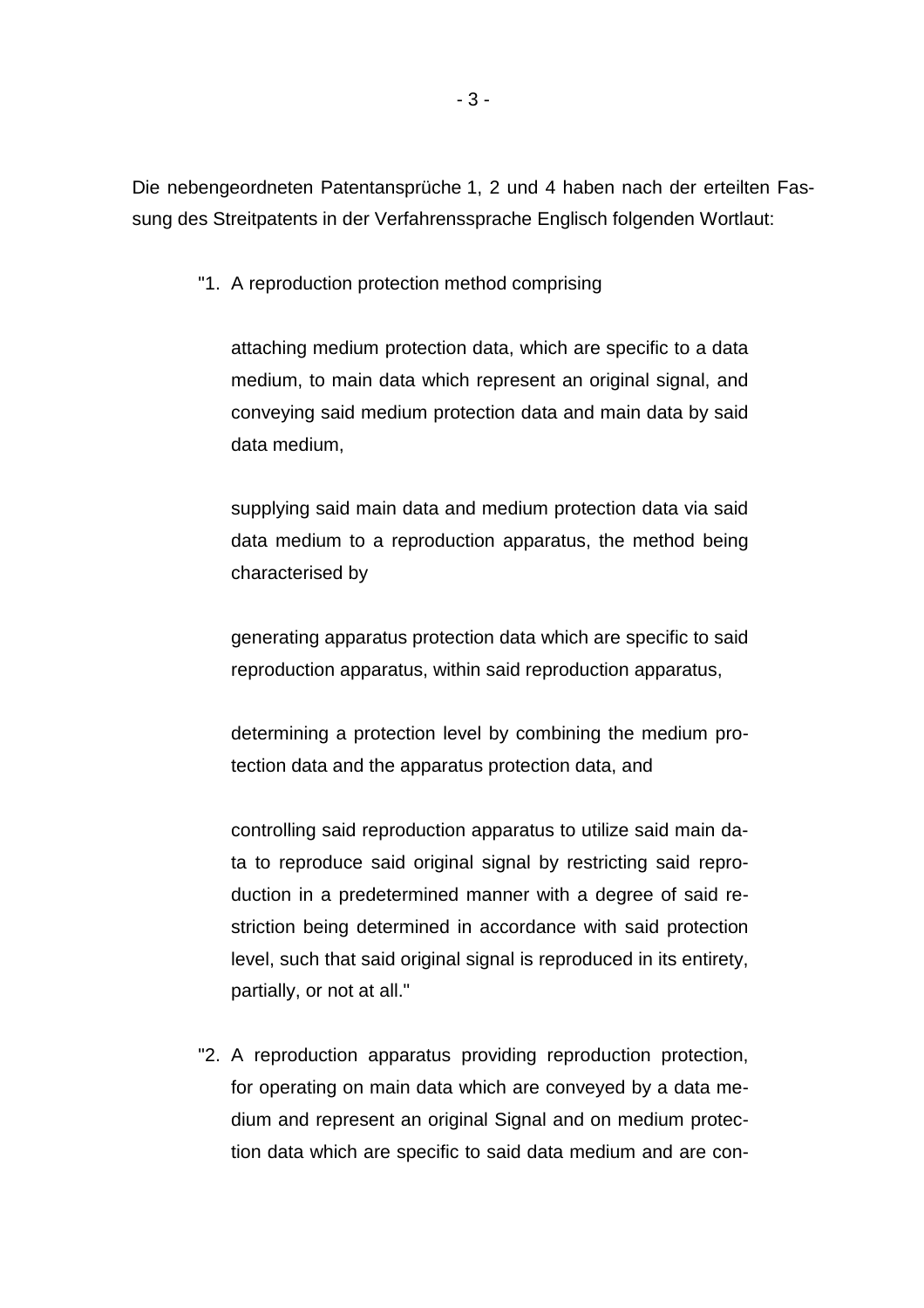veyed by said data medium, characterised in that the apparatus comprises

means for generating apparatus protection data which are specific to said reproduction apparatus,

means for defining a protection level based on said medium protection data and apparatus protection data in combination, and

means for executing reproduction of said original signal by utilizing said main data, including means for restricting said reproduction in accordance with said protection level, such that said original signal is reproduced in its entirety, partially, or not at all"

"4. A reproduction apparatus providing reproduction protection, for operating on main data which are conveyed by a data medium and represent an original signal and on medium protection data which are specific to said data medium and are conveyed by said data medium, the apparatus comprising

means (10,11) for detecting said medium protection data to obtain a medium protection Signal expressing said medium protection level, characterised in that the apparatus further comprises

means (12) for generating an apparatus protection Signal expressing an apparatus protection level which has been assigned to said reproduction apparatus,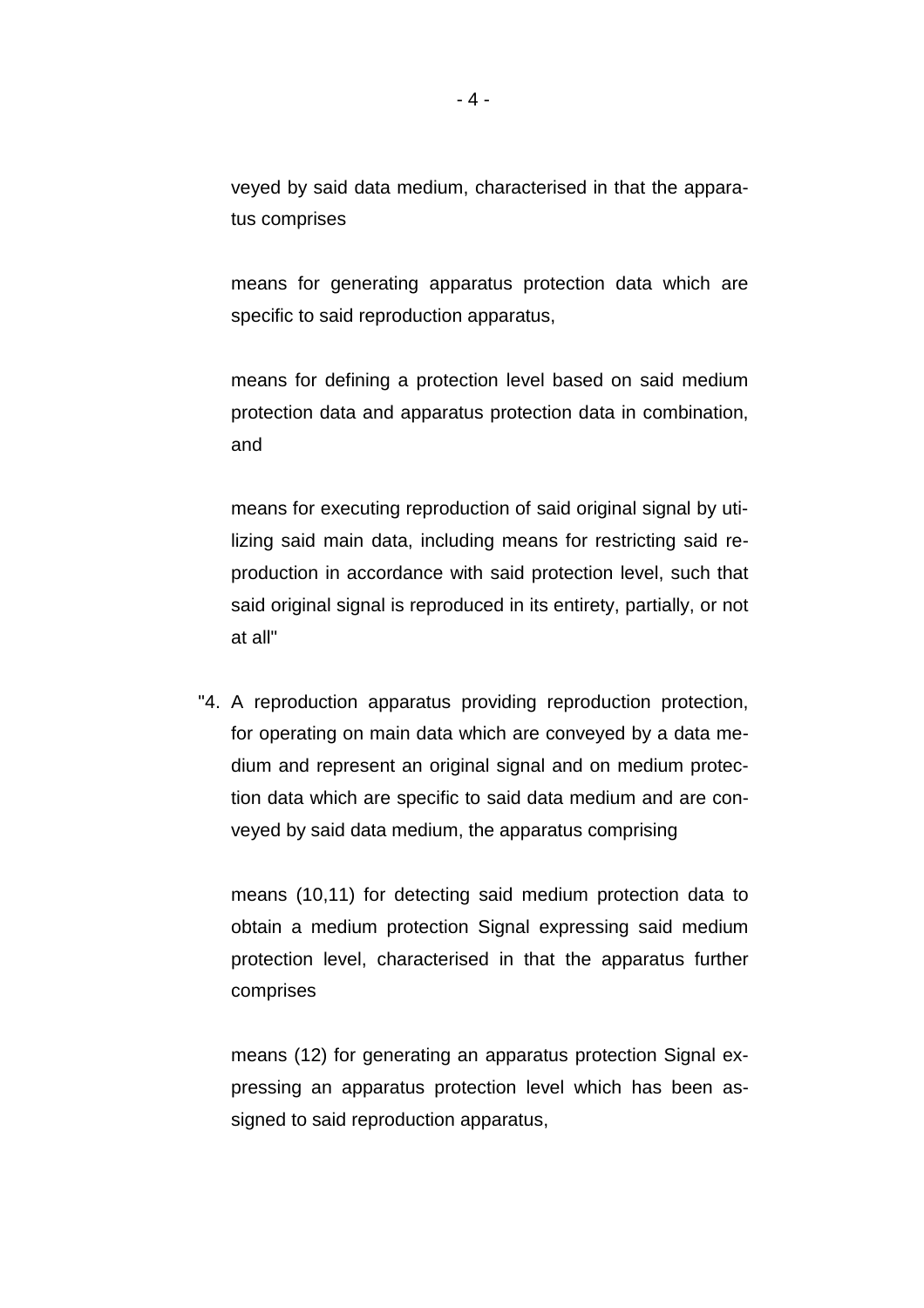means (13) responsive to said medium protection signal and apparatus protection Signal for determining a final protection level in accordance with a combination of said medium protection level and apparatus protection level, and generating a final protection level Signal expressing said final protection level,

means (15) for utilizing said main data to execute reproduction of said original signal, including means (14) responsive to said final protection level signal for restricting said reproduction in accordance with said final protection level, such that said original Signal is reproduced in its entirety, partially, or not at all."

Wegen der abhängigen Patentansprüche 3 sowie 5 bis 17 wird auf die Streitpatentschrift EP 0 668 695 B1 Bezug genommen.

Mit ihrer Nichtigkeitsklage macht die Klägerin geltend, der Gegenstand des Streitpatents gehe zum Einen über den Inhalt der europäischen Patentanmeldung in ihrer ursprünglich eingereichten Fassung (EP 0 668 695 A2, vgl. **K7**) hinaus (Art. 138 Abs. 1 lit. c EPÜ), zum Anderen sei er nicht patentfähig (Art. 138 Abs. 1 lit. a i. V. m. Art. 52 - 57 EPÜ), da der Gegenstand des Streitpatents durch den Stand der Technik vorweggenommen sei, jedenfalls aber diesem gegenüber nicht auf erfinderischer Tätigkeit beruhe.

Die Klägerin stützt ihr Vorbringen auf folgende Dokumente:

- **K1** Registerauszug des Deutschen Patent- und Markenamts
- **K2** Streitpatent EP 0 668 695 B1
- **K3** DE 695 16 326 T2
- **K4** Merkmalsanalyse von Anspruch 1
- **K5** Merkmalsanalyse von Anspruch 2
- **K6** Merkmalsanalyse von Anspruch 4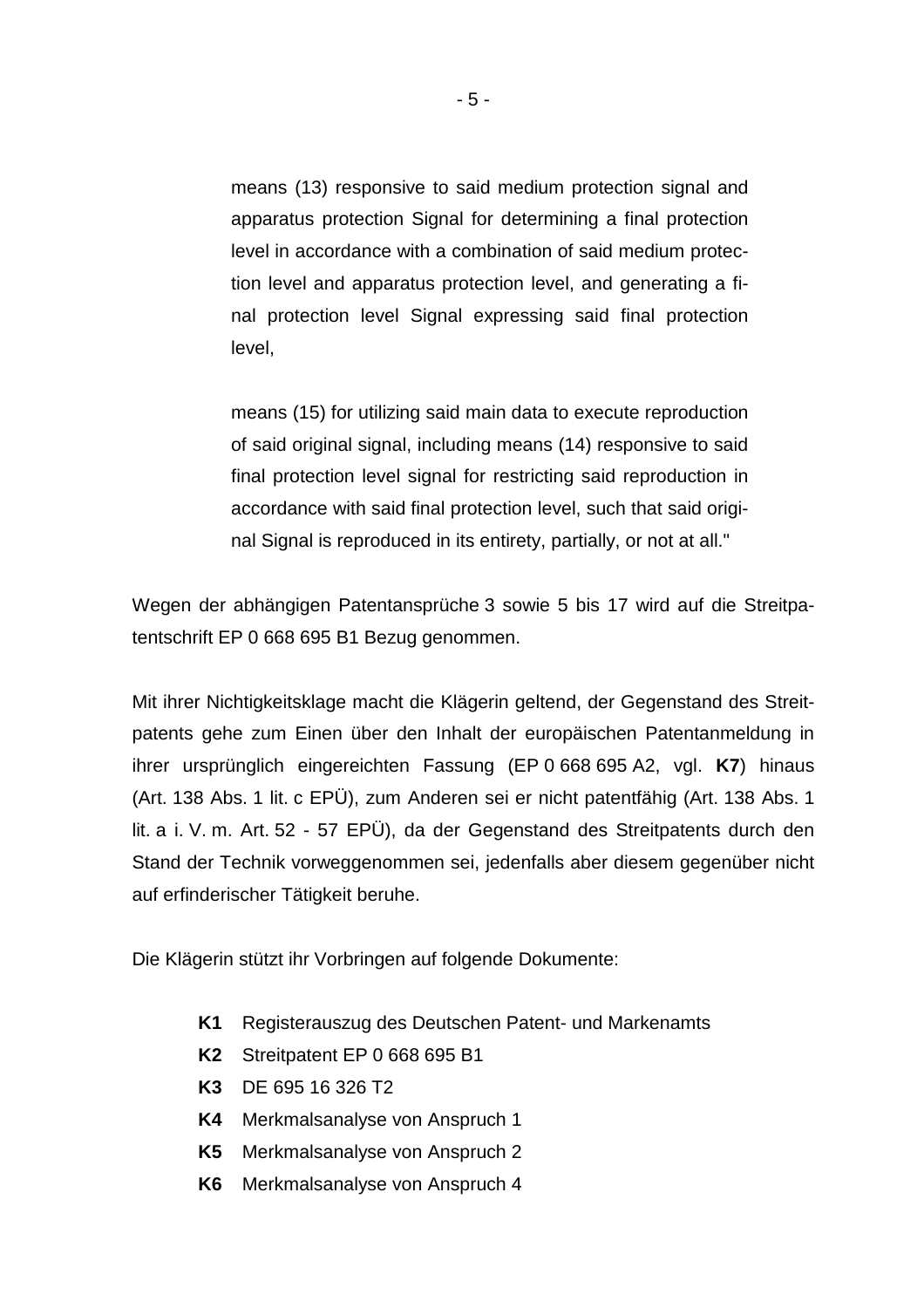**K7** EP 0 668 695 A2 **K8** WO 90/13118 A1 **K9** US 4,930,158 **K10** EP 0 112 575 B1 **K11** US 4,799,635 **K12** US 5,195,135 **K13** WO 95/12275 A1.

Die Klägerin beantragt,

das europäische Patent 0 668 695 mit Wirkung für das Hoheitsgebiet der Bundesrepublik Deutschland für nichtig zu erklären.

Die Beklagte beantragt,

die Klage abzuweisen.

Hilfsweise verteidigt sie das Streitpatent mit den in der mündlichen Verhandlung überreichten Hilfsanträgen 1 und 2.

Die Klägerin beantragt, die in der mündlichen Verhandlung erstmals gestellten Hilfsanträge als verspätet zurückzuweisen. Hierzu führt sie aus, sie könne sich auf die neue Anspruchsstellung nicht einstellen, da Patentanspruch 1 nach Hilfsantrag 1 und Hilfsantrag 2 mit dem zunächst gestellten Hilfsantrag 1 gemäß der Fassung im Schriftsatz vom 19. April 2011 keine Gemeinsamkeiten mehr aufweise. Es seien dort zwei Merkmale gestrichen und nicht etwa nur Ergänzungen und Klarstellungen vorgenommen worden. Zusätzlich seien neue Merkmalsgruppen hinzugefügt worden. Die Klägerin rügt darüber hinaus, dass die mit Schriftsatz vom 19. April 2012 gestellten Hilfsanträge 1 bis 3 bereits nach Ablauf der hierfür im Hinweis des Senats vom 9. März 2012 gesetzten Frist eingegangen seien.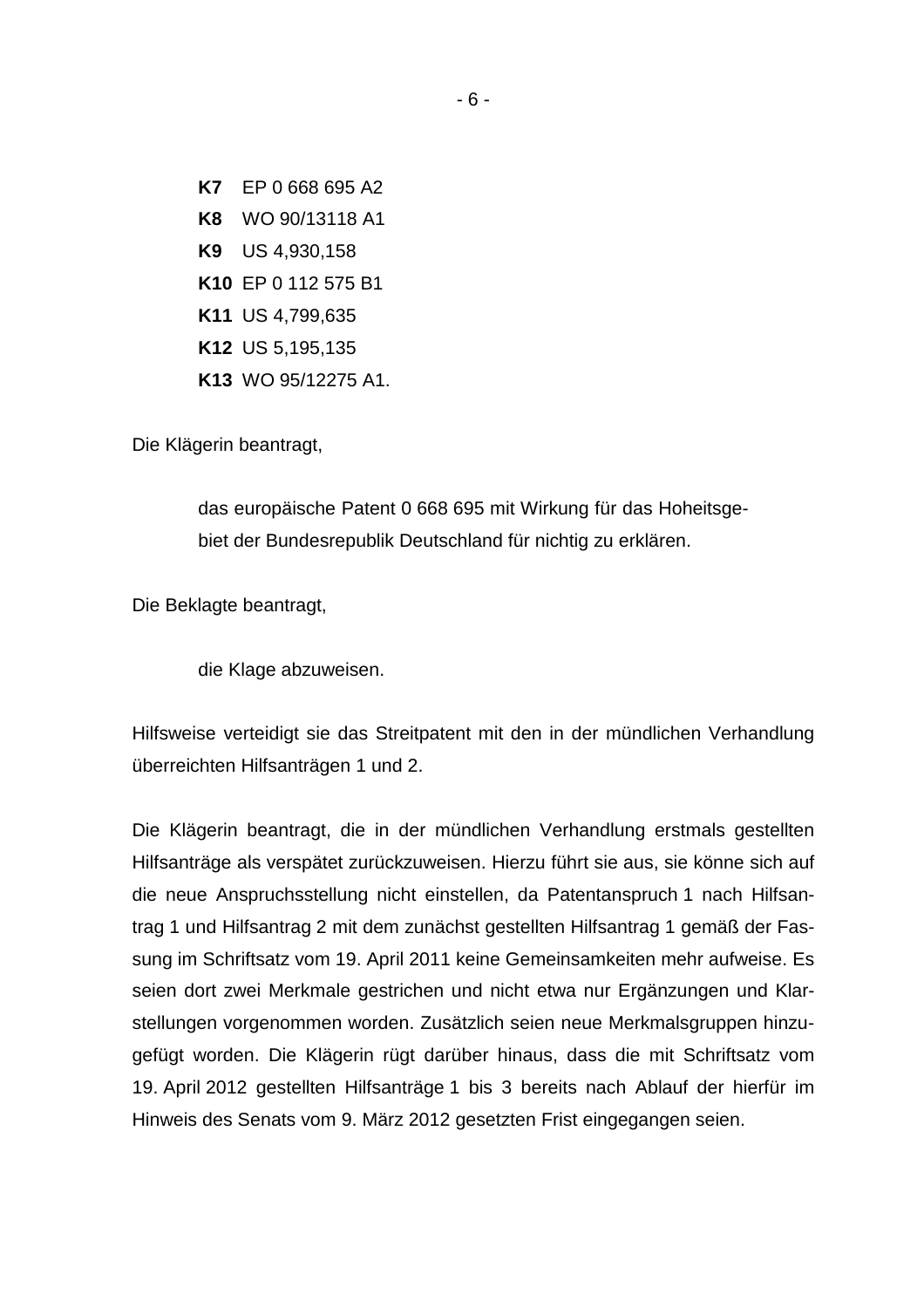Patentanspruch 1 in der (zuletzt) verteidigten Fassung nach Hilfsantrag 1 lautet wie folgt (Änderungen gegenüber Hilfsantrag 1 vom 19. April 2012 in Fettdruck):

"1. A reproduction apparatus providing reproduction protection, for operating on digital main data which are conveyed by a data medium and represent an original Signal and on digital medium protection data which are specific to said data medium and are conveyed by said data medium, **wherin video data frames of said main data are conveyed by respective packs, each preceded by a protection data pack specifying whether or not the frame is to be displayed,** the apparatus comprising:

means (10, 11) for detecting said medium protection data to obtain a medium protection Signal expressing said medium protection level; characterized in that the apparatus further comprises:

means (12) for generating an apparatus protection Signal expressing an apparatus protection level has been assigned to said reproduction apparatus;

means (13) responsive to said medium protection Signal and apparatus protection signal for determining a final protection level in accordance with a combination of said medium protection level and apparatus protection level, and generating a final protection level signal expressing said final protection level;

means (15) for utilizing said main data to execute reproduction of said original Signal, including

means (14) responsive to said final protection level signal for restricting said reproduction in accordance with said final protection level, such that said original signal is reproduced in its entirety, partially, or not at all."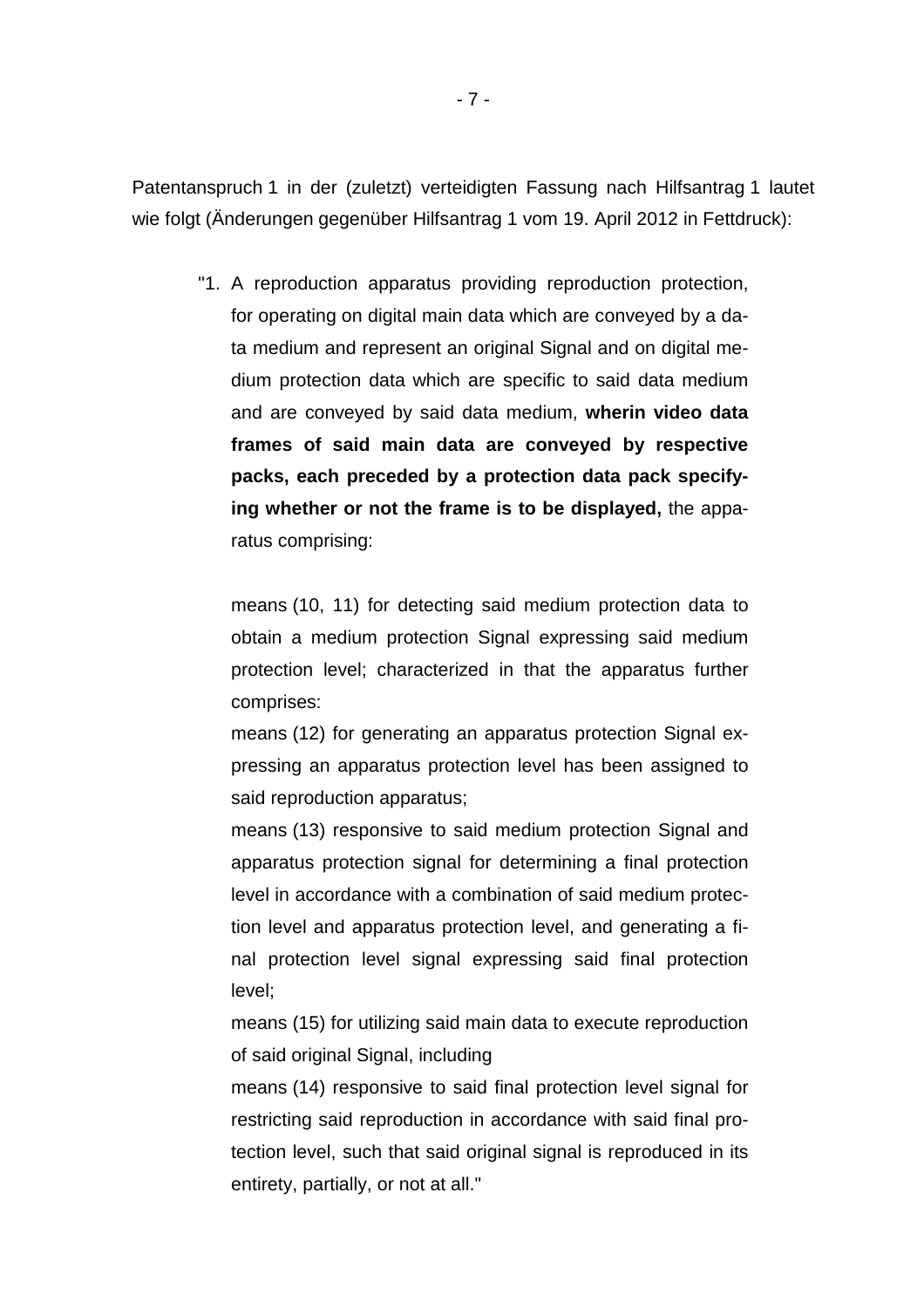In der Fassung des (zuletzt) verteidigten Hilfsantrags 2 lautet Patentanspruch 1 wie folgt (Änderungen gegenüber Hilfsantrag 1 vom 19. April 2012 in Fettdruck):

"1. A reproduction apparatus providing reproduction protection, for operating on digital main data which are conveyed by a data medium and represent an original Signal and on digital medium protection data which are specific to said data medium and are conveyed by said data medium, **wherein video data frames of said main data are conveyed by respective packs, each preceded by a protection data pack comprising of a 3-bit portion which specifies the medium protection level an a 1-bit frame flag specifying whether or not the frame is to be displayed,** the apparatus comprising:

means (10, 11) for detecting said medium protection data to obtain a medium protection Signal expressing said medium protection level; characterized in that the apparatus further comprises:

means (12) for generating an apparatus protection Signal expressing an apparatus protection level has been assigned to said reproduction apparatus;

means (13) responsive to said medium protection Signal and apparatus protection signal for determining a final protection level in accordance with a combination of said medium protection level and apparatus protection level, and generating a final protection level signal expressing said final protection level;

means (15) for utilizing said main data to execute reproduction of said original Signal, including

means (14) responsive to said final protection level signal for restricting said reproduction in accordance with said final pro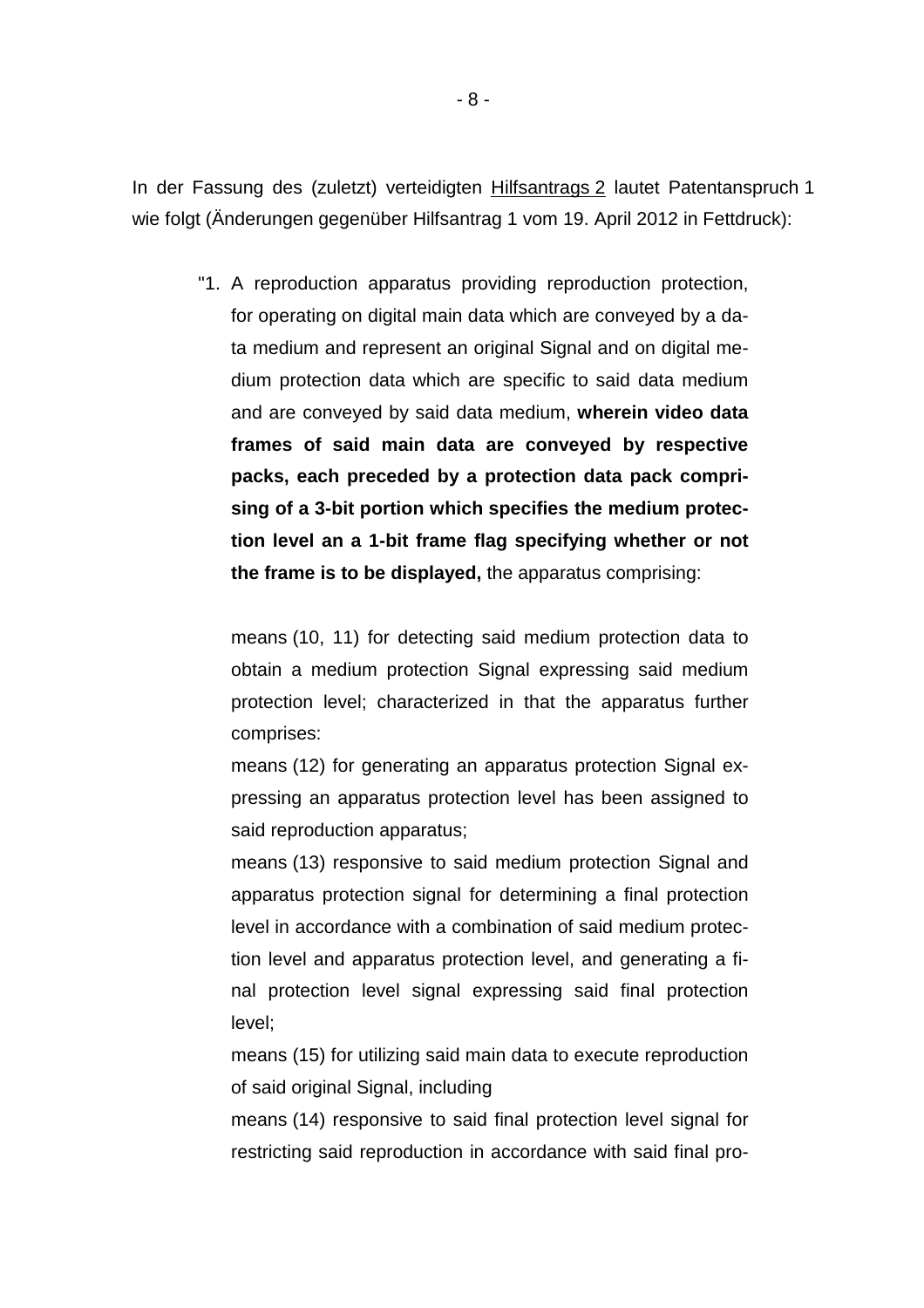tection level, such that said original signal is reproduced in its entirety, partially, or not at all."

Die Beklagte tritt den Ausführungen der Klägerin in allen Punkten entgegen und hält den Gegenstand des Streitpatents zumindest in den hilfsweise verteidigten Fassungen für patentfähig. Sie weist den diesbezüglichen Verspätungseinwand der Klägerin als unbegründet zurück. Eine inhaltliche Stellungnahme zu Patentanspruch 1 in den zuletzt verteidigten Fassungen sei der Klägerin zumutbar, da die aufgenommenen Merkmalskombinationen direkt der Beschreibung entnommen seien. Die von der Beklagten hierzu genannten Offenbarungsstellen in der Patentschrift bzw. der Offenlegungsschrift seien bereits Gegenstand der Erörterung in ihrem Schriftsatz vom 30. März 2012 gewesen. Die von der Klägerin herangezogenen Druckschriften nähmen den Patentgegenstand weder neuheitsschädlich vorweg noch legten sie ihn dem Fachmann nahe. Der Gegenstand der mit dem Streitpatent unter Schutz gestellten Erfindung gehe auch nicht über den Inhalt der ursprünglich vorgelegten Anmeldungsunterlagen hinaus.

Im Übrigen wird zur Ergänzung des Tatbestandes auf die gewechselten Schriftsätze samt allen Anlagen sowie auf den Hinweis des Senats vom 9. März 2012 Bezug genommen.

## **E n t s c h e i d u n g s g r ü n d e**

Die Klage, mit der die in Art. II § 6 Abs. 1 Nr. 1 und 3 IntPatÜG i. V. m. den Art. 52- 57, Art. 138 Abs. 1 Buchstaben a und c EPÜ vorgesehenen Nichtigkeitsgründe der fehlenden Patentfähigkeit sowie der unzulässigen Erweiterung geltend gemacht werden, ist zulässig und hinsichtlich beider Nichtigkeitsgründe begründet.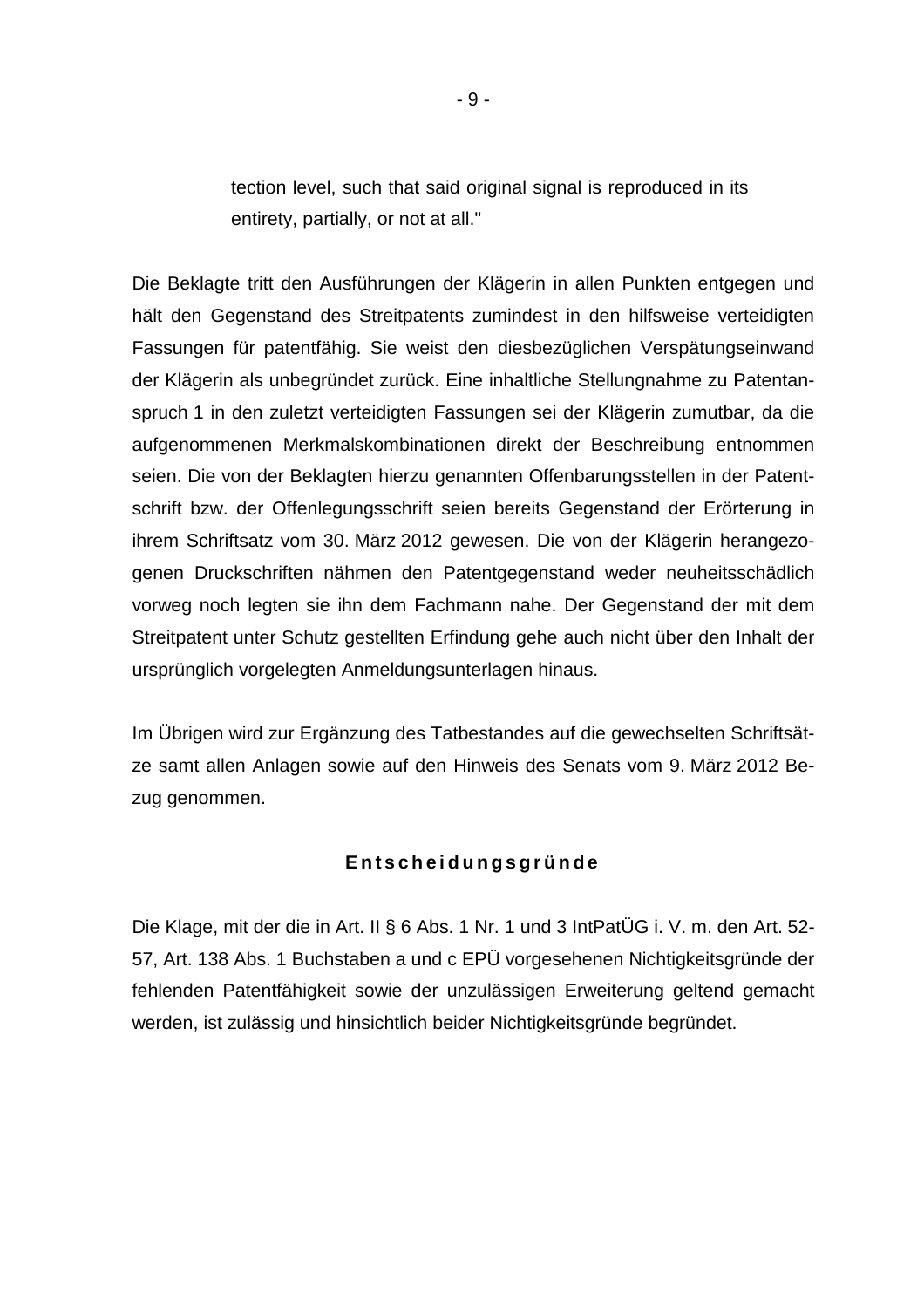**1.** Das in der Verfahrenssprache Englisch abgefasste Streitpatent, umfassend 17 Patentansprüche, von denen die Patentansprüche 1, 2 und 4 einander nebengeordnet sind, bezieht sich auf ein Datenwiedergabeschutzverfahren und eine Datenwiedergabeeinrichtung zum Implementieren eines solchen Schutzverfahrens, durch welches die Wiedergabe eines durch digitale Daten repräsentierten Signals, wie z. B. ein aufgezeichnetes digitales Videosignal selektiv eingeschränkt werden kann (vgl. **K2**, [0001]).

Das Streitpatent geht von verschiedenen Arten von Wiedergabeschutzverfahren aus, wie sie bspw. bei Kabelfernsehen- und Satellitenfernsehen-Übertragung verwendet werden, bei denen Copyright- bzw. Urheberrecht-Codes in die Video- und Ton-Daten eingefügt werden, um dadurch die Daten für deren Wiedergabe in Abschnitte einzuteilen, die frei wiedergegeben werden können, bzw. für die eine Gebühr bezahlt werden muss (vgl. Absatz [0003]). Im Weiteren wird Bezug auf die Möglichkeit genommen, in einem Abspiel-DAT-Signal eine Haupt-ID-(Identifikation)-Zahl zu implementieren, die einen Kopie-Sperrcode enthält, der sicherstellt, dass ein Benutzer nur eine einzige Kopie eines vorher aufgezeichneten digitalen Tonbandes herstellen kann (vgl. Absatz [[0004]).

Im Hinblick auf die Realisierung weiterer "Alles-oder-Nichts-Verfahren" verweist die Patentschrift noch auf die Druckschrift WO 90/13118 A, nach der eine Information über die Bescheinigung oder Bewertung des Videos ausgewertet werde, die auf einem Etikett des Videos angebracht ist (vgl. Absatz [0007]).

Ein Videoschutzsystem zur Verwendung in einem digitalen Videokassettenabspielgerät, welches auf Basis der Detektion eines Kopieschutzbits arbeite offenbare die Druckschrift EP 0 580 367 A1 (vgl. Absatz [0008]).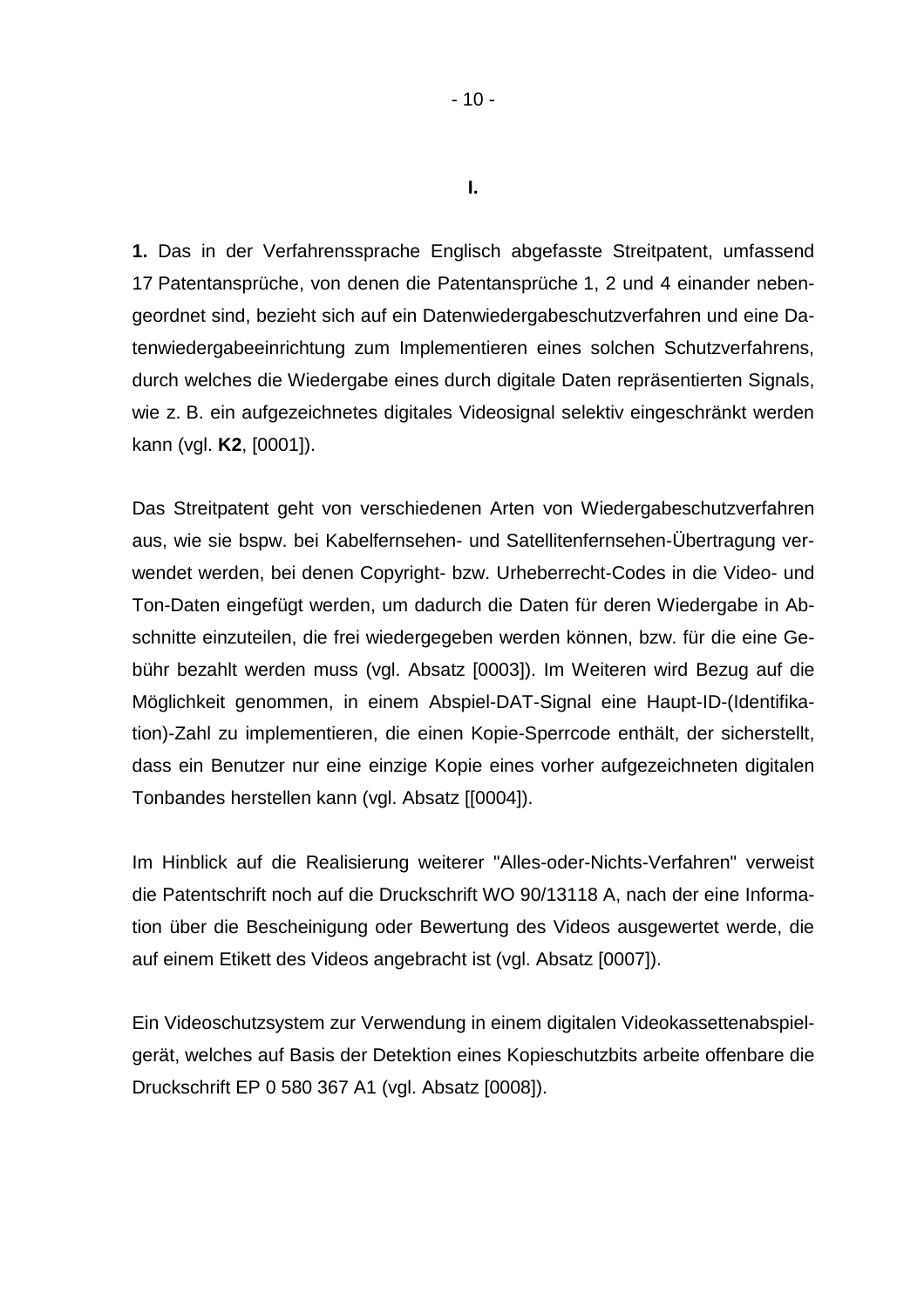Letztlich wird noch die GB 2 209 417 A genannt, die ein System zur automatischen Zensur von für Kinder ungeeigneten Videoprogrammen offenbare. Dabei werde ein mit dem Programm übertragener Code ausgewertet und abhängig vom Auswerteergebnis das Fernsehgerät zu einer anderen Quelle wie z. B. einer Radiostation umgeschaltet (vgl. Absatz [0009]).

Ausgehend vom vorstehenden Stand der Technik hat es sich die Patentinhaberin zur Aufgabe gemacht, ein Wiedergabeschutzverfahren und eine Wiedergabeschutzeinrichtung zu schaffen, die anhand einer einen Grad einer Einschränkung spezifizierenden Information eine selektive Einschränkung der Wiedergabe eines ursprünglichen Signals ermöglichen (vgl. Absatz [0010]).

Zur Lösung dieser Aufgabe wird nach dem erteilten Patentanspruch 1 (Hauptantrag) ein Verfahren vorgeschlagen, das sich in folgende Merkmale gliedern lässt (englische Fassung kursiv, Änderungen gegenüber urspr. Fassung fett):

1. Wiedergabeschutzverfahren, umfassend:

## *A reproduction protection method comprising*

1.1 Verbinden von Medienschutzdaten, die für ein Datenmedium spezifisch sind, mit Hauptdaten, die ein ursprüngliches Signal repräsentieren, und Übermitteln der Medienschutzdaten und Hauptdaten durch das Datenmedium;

*attaching medium protection data, which are specific to a data medium, to main data which represent an original signal, and conveying said medium protection data and main data by said data medium,*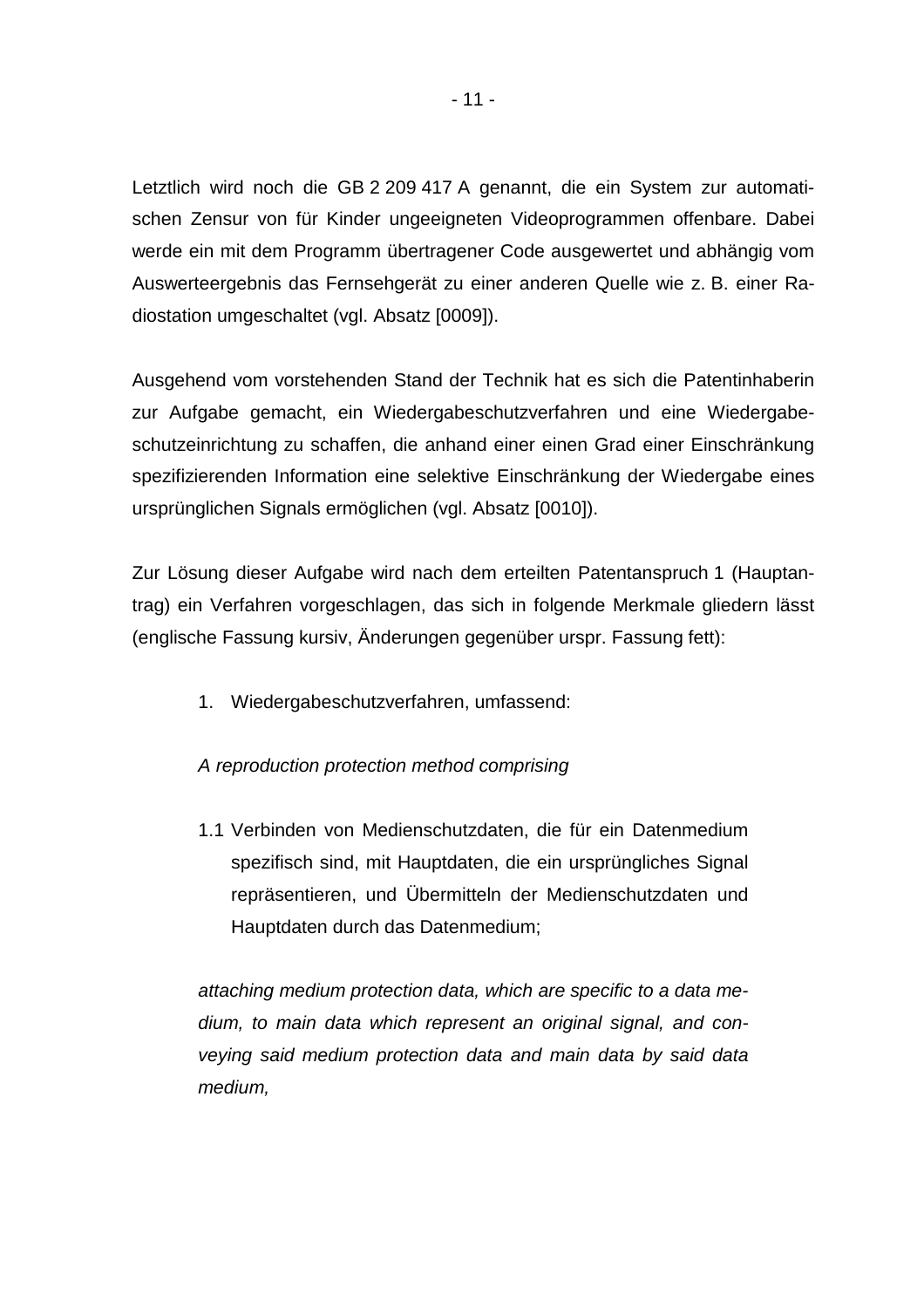1.2 Liefern der Hauptdaten und Medienschutzdaten über das Datenmedium an eine Wiedergabeeinrichtung; **wobei das Verfahren gekennzeichnet ist durch**:

*supplying said main data and medium protection data via said data medium to a reproduction apparatus, the method being characterised by*

1.3 Erzeugen von Einrichtungsschutzdaten, die für die Wiedergabeeinrichtung spezifisch sind, innerhalb der Wiedergabeeinrichtung;

*generating apparatus protection data which are specific to said reproduction apparatus, within said reproduction apparatus,*

1.4 Bestimmen eines Schutzniveaus durch Kombinieren der Medienschutzdaten und der Einrichtungsschutzdaten; und

*determining a protection level by combining the medium protection data and the apparatus protection data, and*

1.5 Steuern der Wiedergabeeinrichtung, um die Hauptdaten zu nutzen, um das ursprüngliche Signal wiederzugeben, **indem die Wiedergabe in einer vorbestimmten Art und Weise eingeschränkt wird,** wobei der Grad der Einschränkung gemäß dem Schutzniveau bestimmt ist; **so dass das ursprüngliche Signal in seiner Gesamtheit, teilweise oder überhaupt nicht wiedergegeben wird;**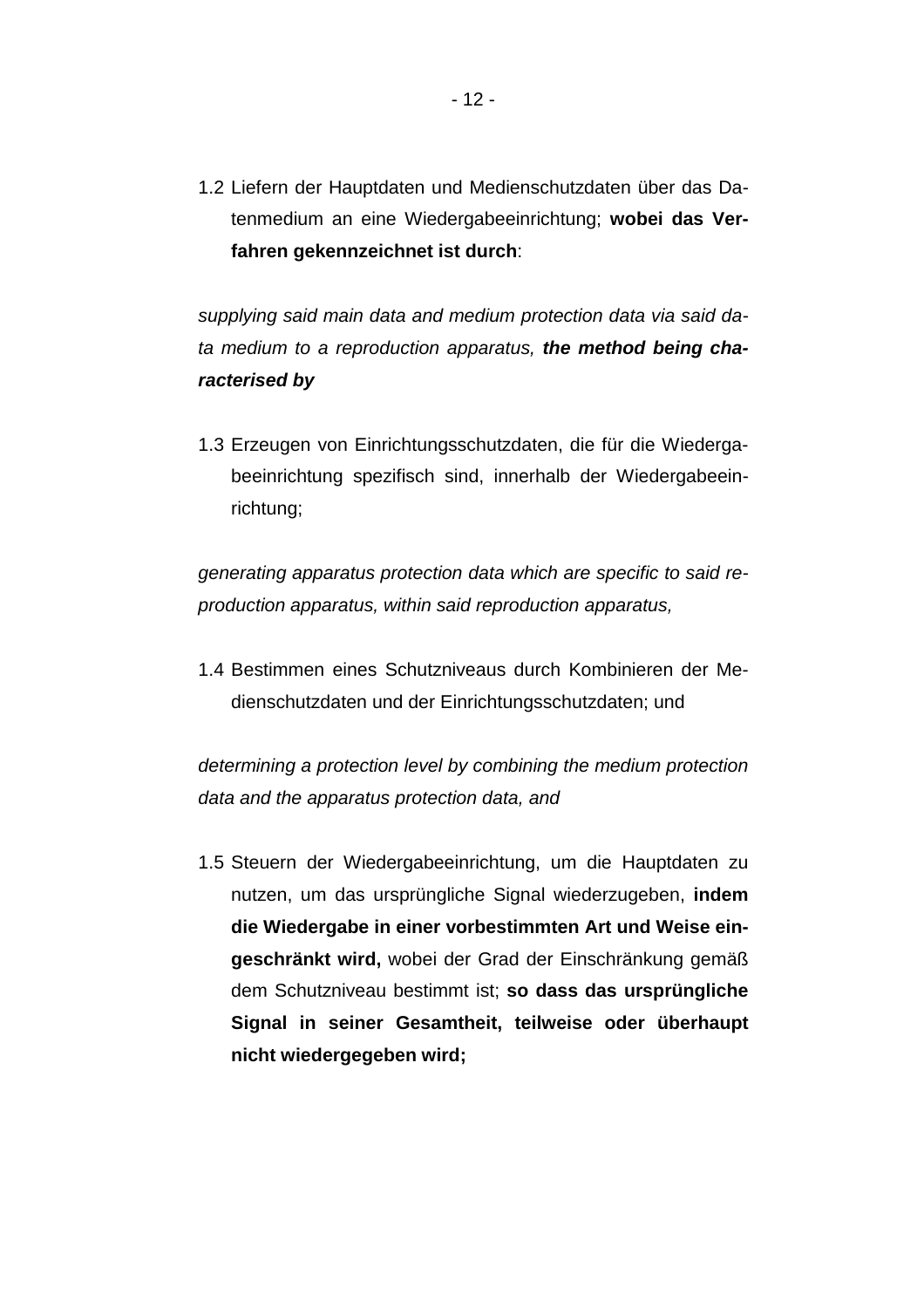*controlling said reproduction apparatus to utilize said main data to reproduce said original signal by restricting said reproduction in a predetermined manner with a degree of said restriction being determined in accordance with said protection level, such that said original signal is reproduced in its entirety, partially, or not at all.*

**2.** Als maßgebenden Fachmann für die Beurteilung des Patentgegenstandes und der Schutzfähigkeit des Streitpatents sieht der Senat einen Diplomingenieur der elektrischen Nachrichtentechnik mit fachlicher Ausrichtung auf die Rundfunk- und Fernsehtechnik, der über besondere Kenntnisse auf dem Gebiet der Verschlüsselung von Video- und Fernsehsignalen verfügt.

**3.** Ausgehend von dem Fach- und Erfahrungswissen dieses Fachmanns legt der Senat die in der verteidigten Anspruchsfassung enthaltenen Begriffe wie folgt aus.

## Signal *(Signal)*

Unter dem Begriff Signal versteht der Fachmann im Lichte des Streitpatents ein Fernsehsignal, welches Bild- und Tonsignale enthält. Ein Bildsignal ist in der Regel dadurch charakterisiert, dass es sich zeitlich ändernde Bildinhalte enthält. Ein Tonsignal ist dadurch charakterisiert, dass es sich zeitlich ändernde Toninhalte enthält.

Den Passus "dass das ursprüngliche Signal in seiner Gesamtheit, teilweise oder überhaupt nicht wiedergegeben wird" (*that said original Signal is reproduced in its entirety, partially, or not at all)* legt der Senat dahingehend aus, dass sich die damit vorgegebenen Einschränkungen einmal auf die zeitliche Wiedergabe und/oder auf die inhaltliche Wiedergabe der Bild- und Tonsignale auswirken.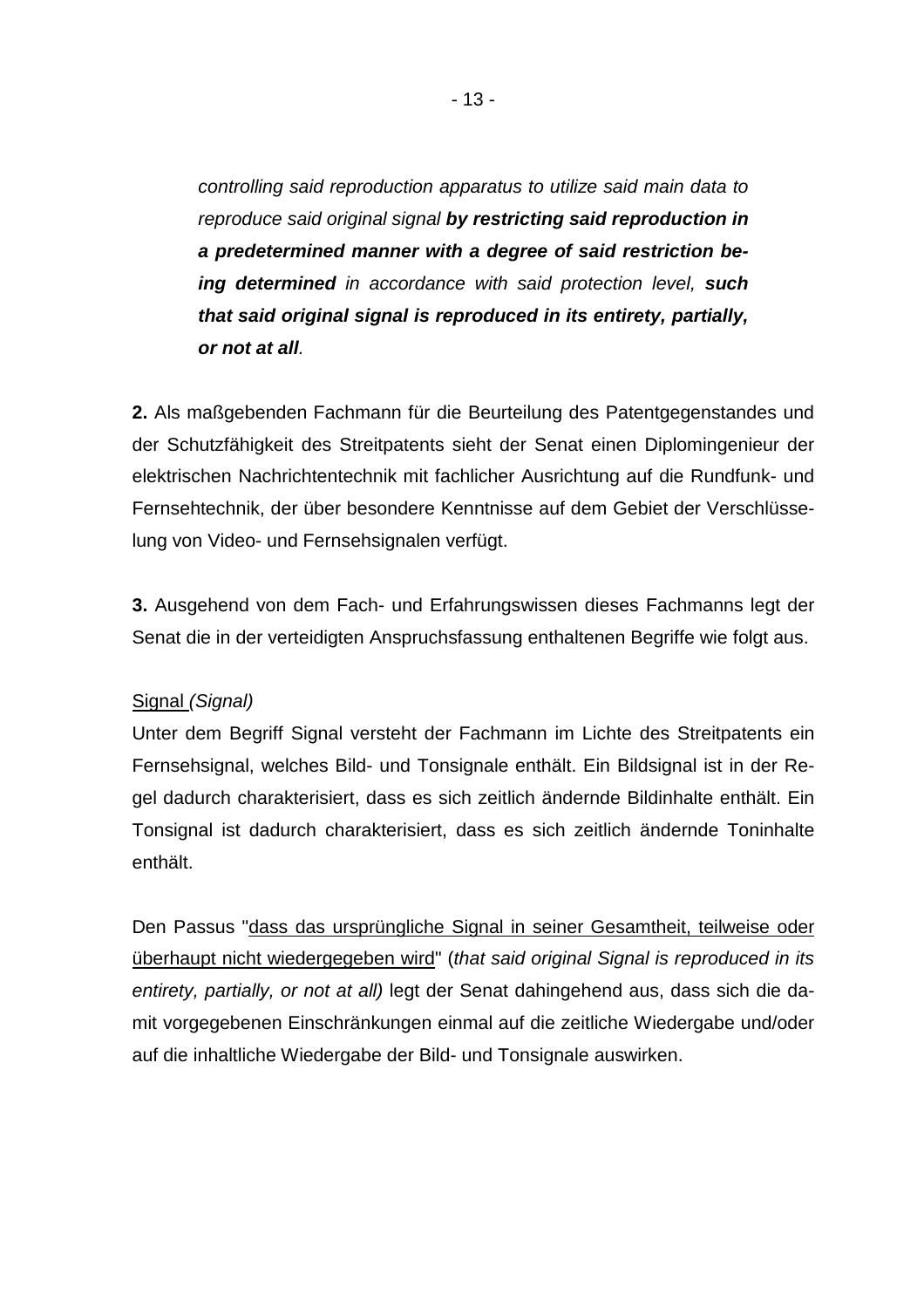#### Wiedergabeeinrichtung *(reproduction apparatus)*

Unter einer Wiedergabeeinrichtung im nachrichtentechnischen Sinne wird gemein hin jedwede Einrichtung verstanden, die elektrische Signale in hörbare und/oder sehbare Signale umwandelt.

## Datenmedium (*data medium*)

Unter dem Begriff Datenmedium (*data medium*) werden, wie in der Patentschrift in Absatz [0002] erläutert, in einem sehr allgemeinen Sinn sowohl Rundfunksysteme, also Datenübertragungssysteme zur Verbreitung von Video- und Audiodaten an sich, als auch Aufzeichnungsmedien wie z. B. Aufzeichnungsplatten oder -bänder etc. verstanden.

## Schutzniveau *(protection level)*

Das Schutzniveau gibt den Grad einer Einschränkung einer Wiedergabe von Video- oder Tonsignalen an. Je höher das Schutzniveau, umso größer sind die Beschränkungen bei der Wiedergabe der Hauptdaten.

## Hauptdaten *(main data)*

Nach dem Verständnis des Streitpatents werden mit dem Begriff Hauptdaten diejenigen Daten bezeichnet, welche letztendlich die Video- und Tonsignale, im Speziellem Videobilder und/oder oder Audioinhalte repräsentieren, die, um die nach der Lehre des Streitpatents gewünschte Schutzwirkung zu erzielen, mit den Medienschutzdaten in entsprechender Zuordnung mit dem Datenmedium zur Verfügung gestellt werden.

## Medienschutzdaten (*medium protection data)*

Schutzdaten im Allgemeinen sind Daten, die den Nutzdaten (nach der Terminologie des Streitpatents Hauptdaten) zugeordnet sind und die dazu dienen, den Zugriff auf die zugeordneten Nutzdaten generell oder auch nur auf Teilbereiche der Nutzdaten zu beschränken und ggfls. auch festzulegen, ob neben dem Zugriff auf die Nutzdaten auch eine Weiterverarbeitung der Nutzdaten zugelassen ist.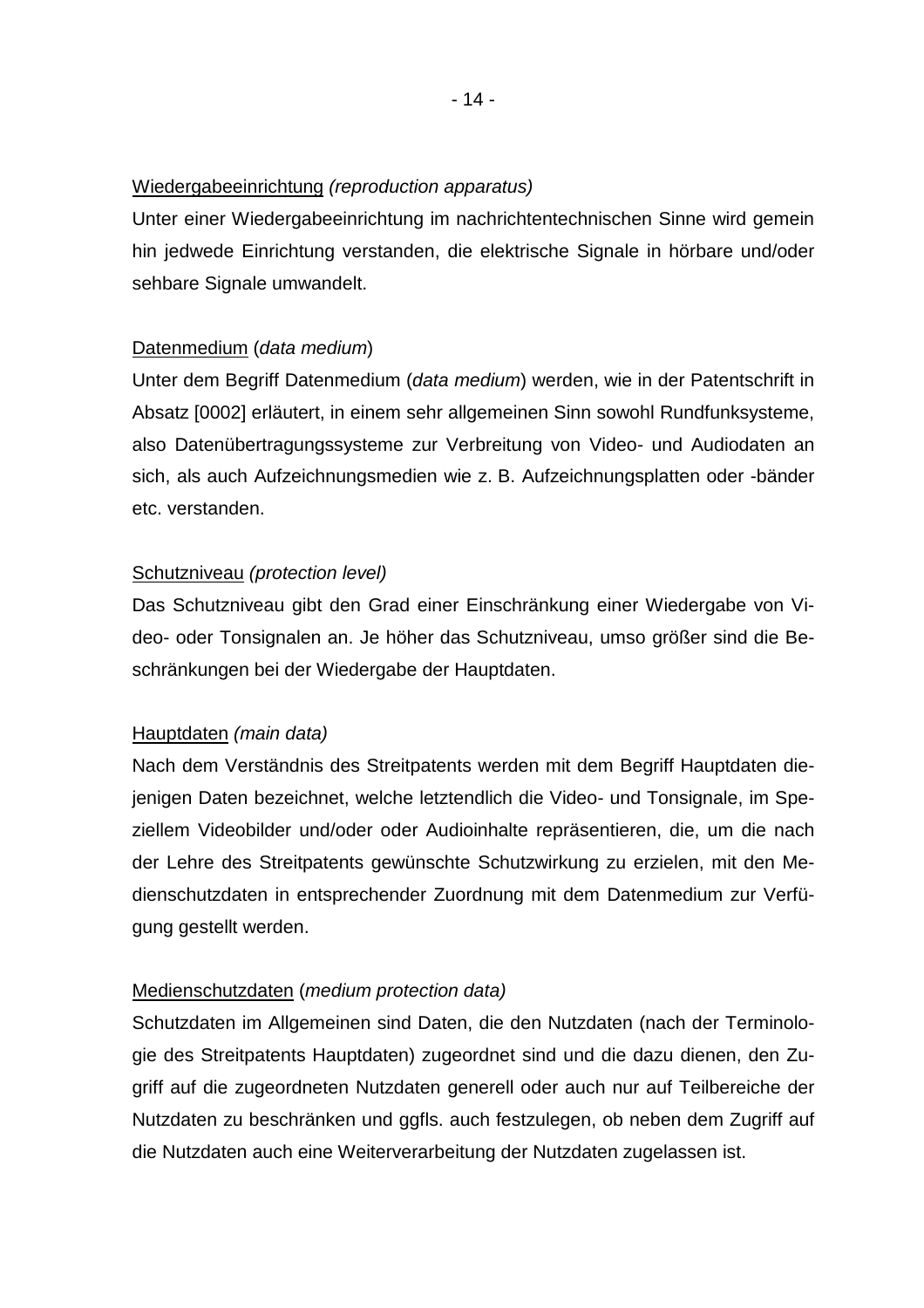Die Schutzdaten können gemäß der allgemeinen Wortbedeutung sowohl als analoge Daten, bspw. in Form einer Kennfrequenz oder unterschiedlichen Amplitudenwerten, als auch als digitale Daten, bspw. in Form von Codewörtern vorliegen.

Der in der Streitpatentschrift verwendete Begriff Medienschutzdaten ergibt sich aus der unmittelbaren Spezifizierung von Schutzdaten auf das dort definierte Datenmedium. Die Medienschutzdaten enthalten die Informationen, anhand derer die Wiedergabe der Hauptdaten selektiv eingeschränkt wird und repräsentieren damit ein Schutzniveau. Die Medienschutzdaten können dabei den Hauptdaten in Form eines Headers (Kopfinformation) vorangestellt oder als Information inhärent durch die Positionen gebildet werden, an denen sich jeweilige Medienschutzdaten innerhalb eines Stroms komprimierter codierter Hauptdaten befinden.

#### Medienschutzsignal *(medium protection Signal)*

Das Medienschutzsignal wird aus den Medienschutzdaten generiert und bestimmt letztendlich, welche Bereiche der Hauptdaten in Abhängigkeit von einem bestimmten Schutzniveau wiedergegeben werden. Im Falle einer Wiedergabe von Videodaten als Hauptdaten können sich die Werte für ein Medienschutzniveau von Bild zu Bild oder von Rahmen zu Rahmen des Videosignals ändern. Das daraus resultierende Medienschutzsignal steuert dann die Wiedergabeeinrichtung so, dass nur bestimmte Videosequenzen oder Teile daraus wiedergegeben werden.

## Einrichtungsschutzdaten (*apparatus protection data)*

Einrichtungsschutzdaten im Sinne des Streitpatents sind Schutzdaten, die für die Wiedergabeeinrichtung spezifisch sind und von der Wiedergabeeinrichtung selbst vorgehalten werden. Dabei kann es sich um durch den Hersteller oder den Händler der Wiedergabeeinrichtung bereits implementierte Daten, aber auch um Daten handeln, die durch das Gerät oder am Gerät generiert werden.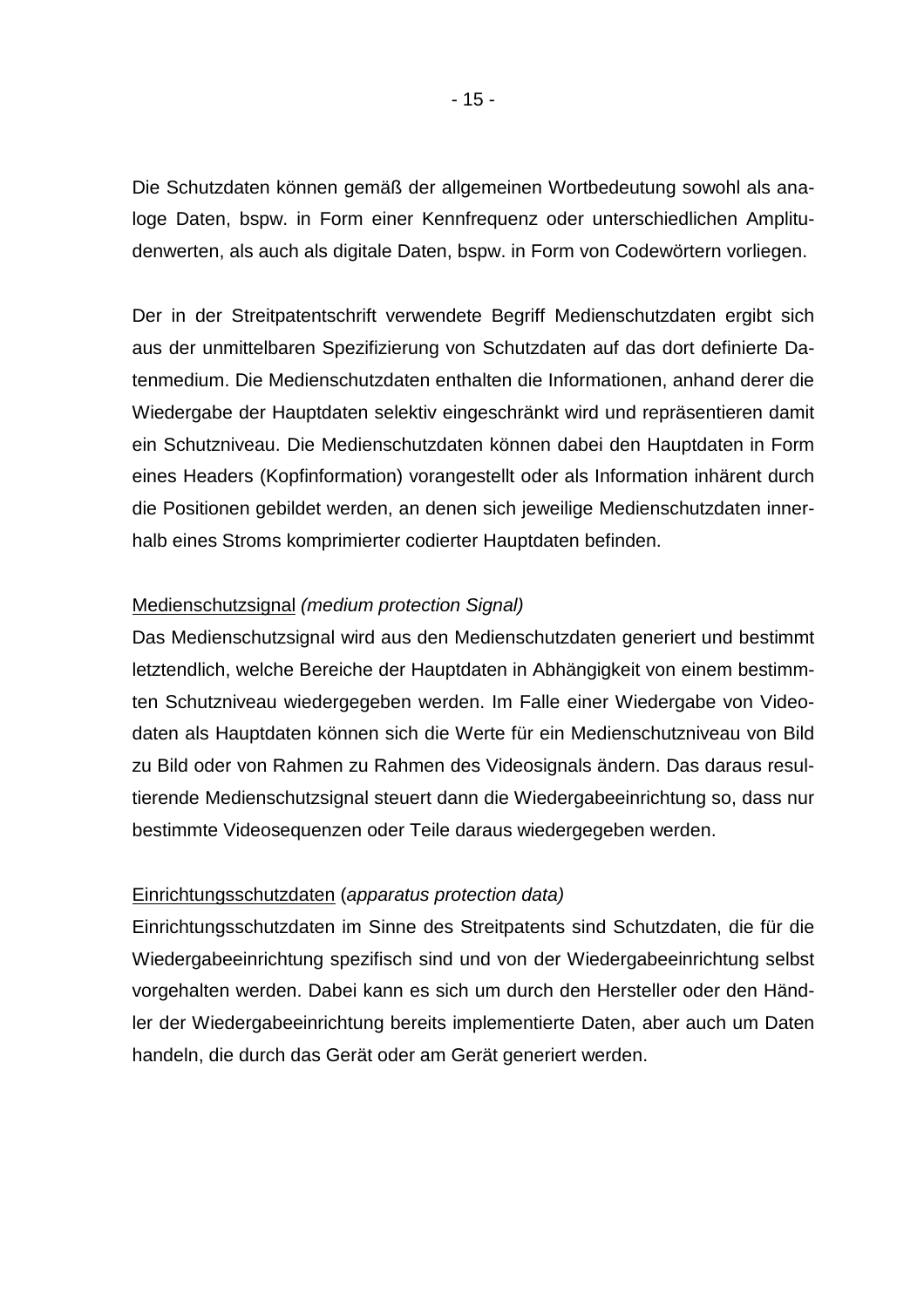#### Einrichtungsschutzsignal *(apparatus protection Signal)*

Aus den Einrichtungsschutzdaten wird das Einrichtungsschutzsignal generiert, welches zusammen mit dem Medienschutzsignal die Wiedergabe der Hauptdaten, nach dem Verständnis des Streitpatents Video- und/oder Tondaten, steuert.

#### **II.**

#### Zum Hauptantrag:

**1.** Die Klägerin ist der Ansicht, dass der erteilte Patentanspruch 1 gegenüber seiner ursprünglichen Fassung (vgl. Patentanspruch 1 in **K7**) dadurch unzulässig erweitert worden sei, dass er in der erteilten Fassung die zusätzlichen Angaben enthalte "indem die Wiedergabe in einer vorbestimmten Art und Weise eingeschränkt wird" ("*by restricting said reproduction in a predetermined manner with a degree of said restriction being determined")* und "dass das ursprüngliche Signal in seiner Gesamtheit, teilweise oder überhaupt nicht wiedergegeben wird" "*such that said original Signal is reproduced in its entirety, partially, or not at all")*.

Diese Angaben würden bedeuten, dass das Originalsignal, nach der Terminologie des Streitpatents die Hauptdaten, nicht zu 100 %, sondern zeitlich bzw. quantitativ beschränkt wiedergegeben würde. Aus der ursprünglichen Gesamtoffenbarung sei jedoch ersichtlich, dass sich der Gegenstand des Streitpatents darauf beziehe, dass das originale Signal qualitativ beschränkt bzw. überhaupt nicht wiedergegeben werde.

Diesen Ausführungen der Klägerin kann sich der Senat nicht anschließen, denn eine zeitliche bzw. quantitative Beschränkung des Videosignals, also der Hauptdaten, ist bspw. in den ursprünglichen Unterlagen im Hinblick auf die Fig. 8 in Spalte 15, Zeilen 28 bis 31 offenbart, wo es im Einzelnen heißt: "*It should be noted that reproduction limitation control can be executed by a combination of control acting along the time axis and control acting in a spatial domain (i.e. within individual frames)"* (→ "Es sei bemerkt, dass eine Steuerung der Wiedergabebeschränkung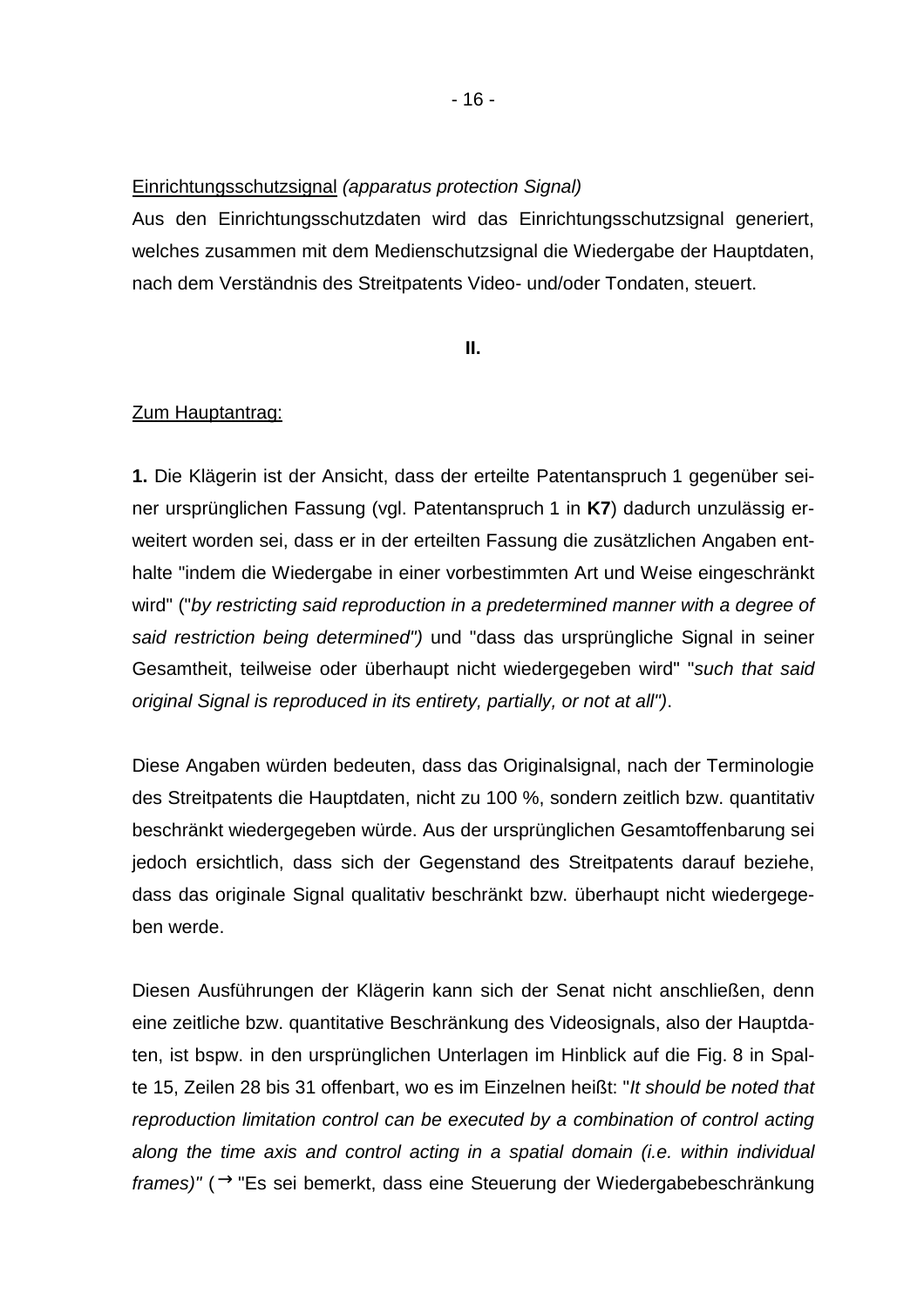durch eine Kombination einer entlang der Zeitachse wirkenden Steuerung und einer in einer Raumdomäne wirkenden Steuerung (d. h. innerhalb individueller Rahmen) ausgeführt werden kann").

Die zeitliche Beschränkung dürfte sich zudem auch aus der Tatsache ergeben, dass nach der ursprünglichen Anmeldung Sequenzen von Rahmen eines Videosignals, mithin eine zeitliche Abfolge von Rahmen verwendet werden (vgl. Spalte 3, Zeilen 43 bis 46) bzw. Videoszenen teilweise oder ganz gelöscht werden können (vgl. Spalte 8, Zeilen 10 bis 14).

Qualitative Beschränkungsmaßnahmen sind unter anderem der Spalte 11, Zeilen 9 bis 15 entnehmbar, wo ein Verwackeln (*blurring*) der Bilder oder Einfügung eines Mosaicmusters (*formation of a mosaic pattern*), sowie der Spalte 12, Zeilen 38 bis 49, wo eine stufenweise Reduzierung in der Auflösung des Anzeigebildes oder eines spezifischen Teils vorgeschlagen ist.

Eine sowohl zeitlich als auch qualitativ beschränkende Maßnahme dürfte sich auch in Spalte 13, Zeilen 31 bis 36 finden, wonach der Wiedergabebeschränkungsgrad durch Ausdünnen von Rahmen der Videodaten gesteuert wird, so dass nur ein Abschnitt der Videodaten angezeigt wird (vgl. Spalte 14, Zeilen 10 bis 13).

Die neu in den Patentanspruch 1 mitaufgenommenen Merkmale sind folglich in den ursprünglichen Unterlagen zwar ausreichend offenbart und schränken den ursprünglichen Patentanspruch auch in zulässiger Weise ein, das Streitpatent erweist sich aber dadurch in anderer Weise als unzulässig erweitert, dass der in Spalte 6, Zeilen 32 bis 35 der ursprünglich eingereichten Unterlagen (**K7**) enthaltene Begriff "essential" ("essentielles") im Streitpatent durch "important" ("wichtiges") ersetzt worden ist. Denn die in den ursprünglichen Unterlagen enthaltene Formulierung "essential" ist zur Überzeugung des Senats im Kontext mit dem in Spalte 6, Zeilen 32 bis 35 der ursprünglich eingereichten Unterlagen (**K7**) wiedergegebenen Passus dahingehend auszulegen, dass es zwingend bzw. unverzichtbar ist, dass die Medienschutzdaten das Medienschutzniveau in Einheiten von Rahmen des Vi-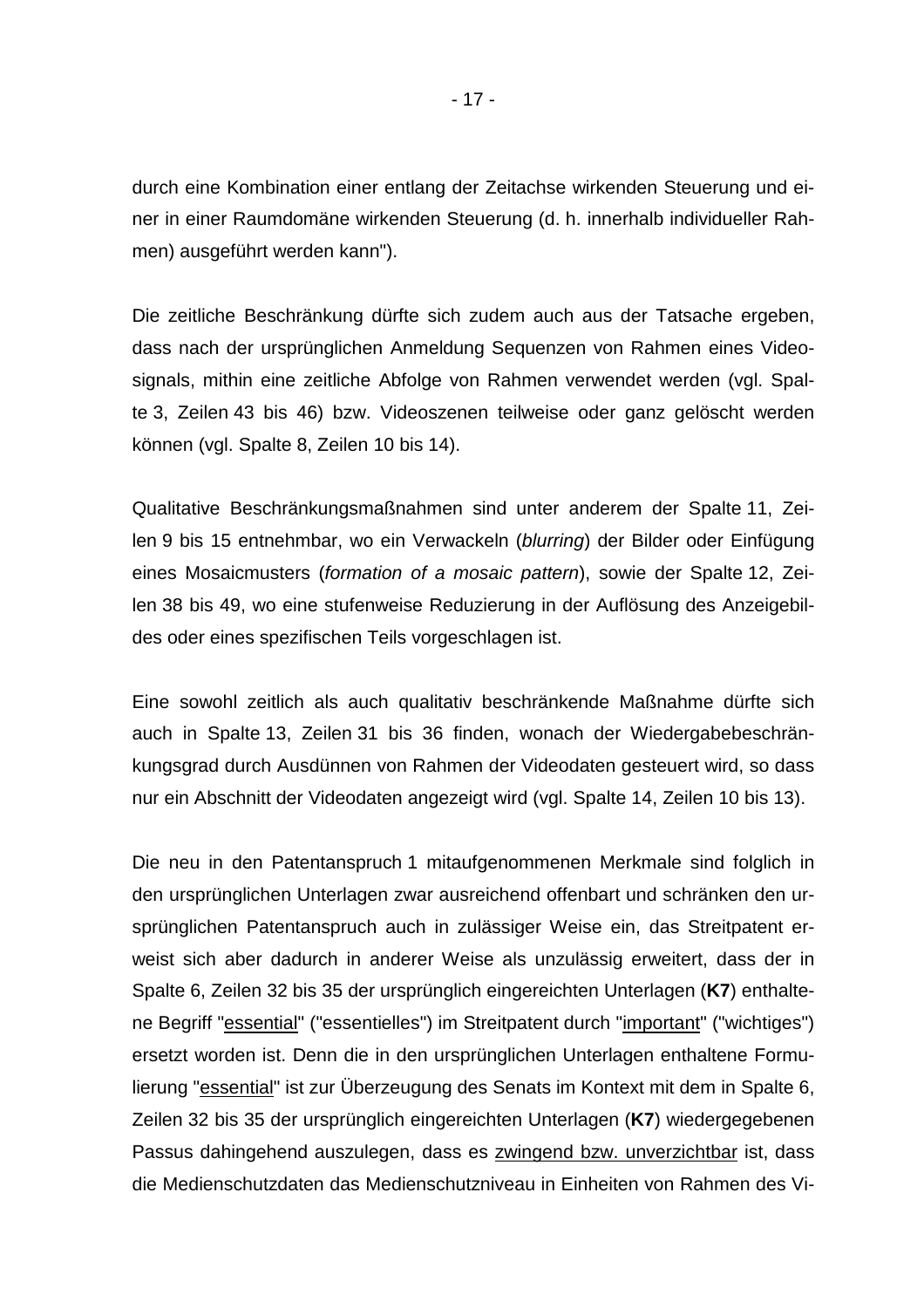deosignals zuweisen können. Dies erfordert eine ganz bestimmte Ausgestaltung der Medienschutzdaten und damit des Verfahrens. Die patentierte Angabe "important" dagegen weist die Zuweisung auf Rahmenebene nur als wichtig, also nicht mehr als zwingend aus und reduziert so das ursprünglich als unverzichtbar offenbarte Merkmal nur mehr auf eine zweckmäßige Ausgestaltung.

**2.** Das mit dem Patentanspruch 1 nach Hauptantrag unter Schutz zu stellende Wiedergabeschutzverfahren (*reproduction protection method)* gilt zudem als nicht mehr neu (Art. 54 Abs. 1, 2 EPÜ) gegenüber dem aus der Druckschrift US 5,195,135 (**K12**) als bekannt entnehmbaren Wiedergabeschutzverfahren.

In dieser Druckschrift sind ein Verfahren und eine Vorrichtung für eine automatische Beschränkung von audiovisionellen Programmen offenbart, die einerseits über Fernsehsender kabelgebunden oder via Satelliten empfangen werden können bzw. über Videobänder oder –platten verteilt werden (vgl. Spalte 1, Zeilen 8 bis 13). Hierbei wird von Bild zu Bild entschieden, ob eine Beschränkung vorgenommen wird oder nicht. Wie zunächst aus der Figur 2 ersichtlich, werden auf der Senderseite, in der Regel in einem Fernsehsender, die Audio-Videosignale 36, nach dem Sprachgebrauch des Streitpatents die Hauptdaten, und die Klassifizierungsdaten 18 für die Beschränkung, mithin die Medienschutzdaten, in einer Codiereinrichtung 38 zusammengefügt (vgl. Spalte 6, Zeilen 4 bis 8).

Entgegen der Auffassung der Beklagten ist damit aus der Druckschrift US 5,195,135 ein Verfahren bekannt, welches auch die von der Beklagten herausgehobenen Verfahrensschritte des Streitpatents aufweist, dass Medienschutzdaten und Hauptdaten zunächst als eigenständige Datensätze vorliegen und erst für die Übertragung so miteinander verknüpft werden.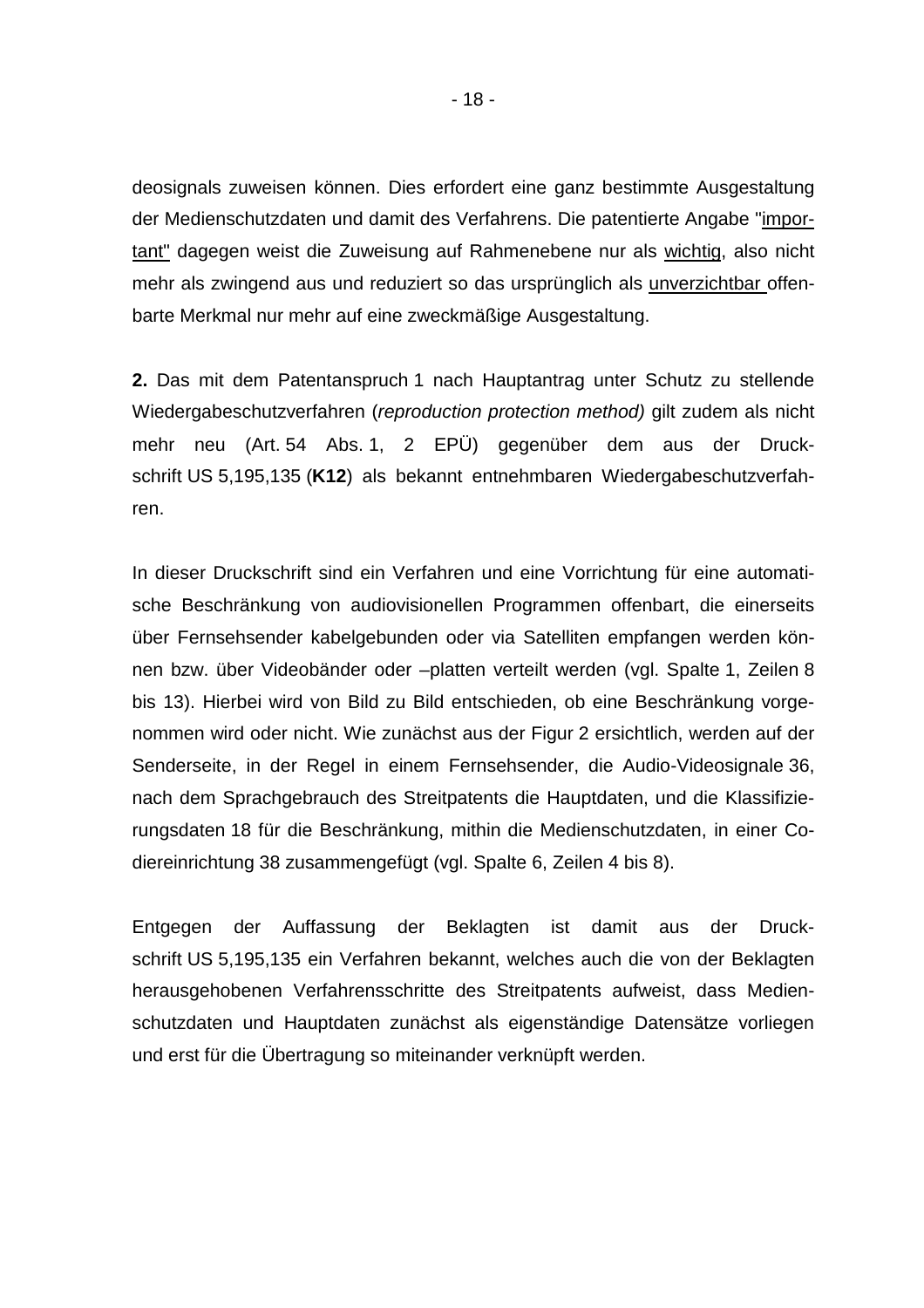Die Medienschutzdaten sind dabei so strukturiert, dass sie Klassifizierungsniveaus A bis D für einen Audio-Video-Rahmen aufweisen, aber auch einen Videobild-Bereichscode für jeden Zensurgegenstand (vgl. Spalte 5, Zeilen 10 bis 13). Das so codierte Signal 20 wird dann einer Übertragungseinrichtung 40 zugeführt und schließlich über eine Antenne 42 zu den Wiedergabeeinrichtungen übertragen, die nach entsprechender Bearbeitung die empfangenen Bild- und Tonsignale anzeigen (vgl. 64 und 68 i. V. m. Spalte 6, Zeilen 32 bis 34, Merkmale 1.1 und 1.2).

Nach der Figur 1, die eine detaillierte Darstellung einer Wiedergabeeinrichtung zeigt, werden die empfangenen codierten Signale, welche die Hauptdaten und die ihnen zugeordneten Medienschutzdaten enthalten, decodiert und so die Medienschutzdaten zurückgewonnen (vgl. empfangene Zensurklassifizierungsdaten 18). In der Wiedergabeeinrichtung ist des Weiteren ein Wählmittel 12 enthalten, mit dem die Einstellung von unterschiedlichen Schwellwerten eines Klassifizierungsmodes für jeden zu beschränkenden Gegenstand durch den Nutzer möglich ist (vgl. Spalte 4, Zeile 66 bis Spalte 5, Zeile 5), wodurch dem Sprachgebrauch des Streitpatents entsprechend Einrichtungsschutzdaten durch die Wiedergabeeinrichtung selbst bereitgestellt werden und demzufolge spezifisch für die Wiedergabeeinrichtung sind (Merkmal 1.3).

Sowohl die Medienschutzdaten 18 als auch die Einrichtungsschutzdaten 14 werden einem sog. Zensurentscheidungsmittel 16 zugeleitet, in dem die empfangenen Medienschutzdaten mit den Einrichtungsschutzdaten verglichen werden (vgl. Spalte 5, Zeilen 5 bis 9 und 14 bis 16). Wenn der Vergleich ergibt, dass das Zensurniveau 18A der Medienschutzdaten größer oder gleich dem Schwellwertniveau 14A der Einrichtungsschutzdaten ist, generiert das Zensurentscheidungsmittel 16 ein Sperrsignal 24, welches die durch das Zensurniveau 18A bestimmte Video-Bildregion umfasst (vgl. Spalte 5, Zeilen 16 bis 20). In gleicher Weise werden auch die für die anderen Bildregionen maßgebenden Sperrsignale durch Vergleich der weiteren Zensurniveaus 18B-18D mit den Schwellwertniveaus 14B-14D von dem Zensurentscheidungsmittel 16 erzeugt (vgl. Spalte 5, Zeilen 20 bis 33). Das glei-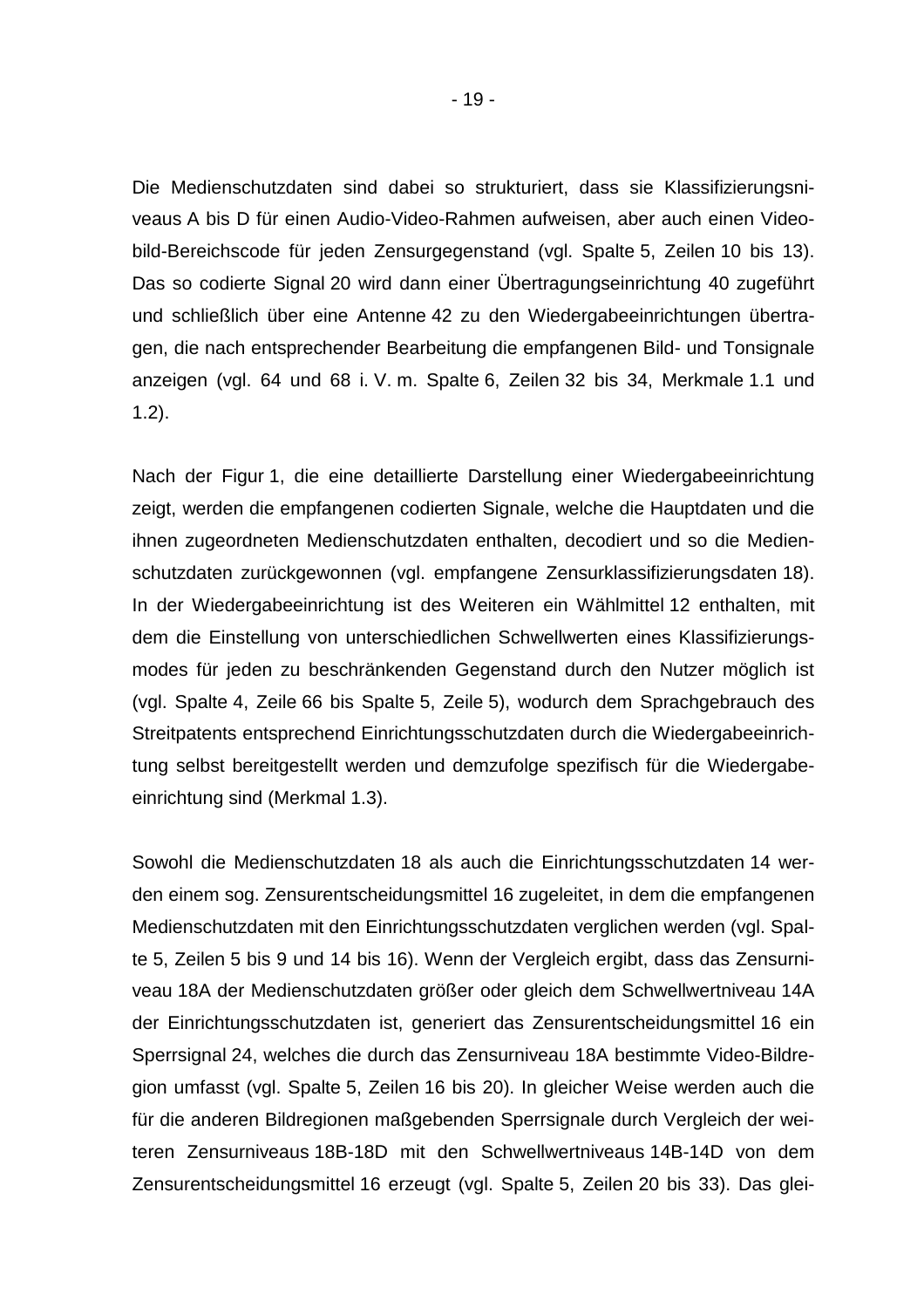che Verfahren wird auch auf die übertragenen Audiodaten angewandt (Merkmal 1.4).

Die so generierten Sperrsignale veranlassen bspw. die Einrichtung 28 die von einer gewünschten Zensur betroffenen Bildbereiche für den Betrachter dahingehend unkenntlich zu machen, dass diese fleckig, trübe oder in einer anderen Weise undeutlich wiedergegeben werden (vgl. Spalte 5, Zeilen 34 bis 39). Der Grad der Beschränkung ist dabei von den unterschiedlichen Zensurklassifizierungsniveaus abhängig. So bewirkt bspw. ein Zensurniveau 3 keine Beschränkung ( $\rightarrow$  Wiedergabe des ursprünglichen Signals in seiner Gesamtheit), die Zensurniveaus 1 und 2 die Unkenntlichmachung bestimmter Bildbereiche ( $→$  teilweise Wiedergabe) und ein Zensurniveau 0 die Unkenntlichmachung einer gesamten Bildseite ( $\rightarrow$  keine Wiedergabe) (Spalte 6, Zeilen 18 bis 31). Zwei weitere Beispiele für die konkrete Auswirkung dieser Maßnahmen sind in der Fig. 4 wiedergegeben. Aus der dortigen Darstellung und den voranstehenden aufgezeigten Möglichkeiten zur abgestuften Unkenntlichmachung eines Bildes erschließt sich dem Fachmann unmittelbar auch das Merkmal 1.5.

**3.** Die erteilten unabhängigen Patentansprüche 2 und 4 beanspruchen jeweils eine Wiedergabevorrichtung, die einen Wiedergabeschutz vorsieht respektive liefert *(A reproduction apparatus providing reproduction protection)* und beziehen sich auf Mittel, welche die mit dem Verfahren nach dem Patentanspruch 1 funktionalen Vorgaben realisieren.

Nachdem, wie vorangehend im Einzelnen dargelegt, in der US 5,195,135 für die einzelnen Verfahrensschritte auch die für die funktionalen Abläufe erforderlichen Mittel vorgehalten werden, erweisen sich auch die Vorrichtungen nach den unabhängigen Patentansprüchen 2 und 4, die in ihren funktionalen Merkmalen mit den funktionalen Merkmalen des Patentanspruchs 1 übereinstimmen, als nicht mehr neu.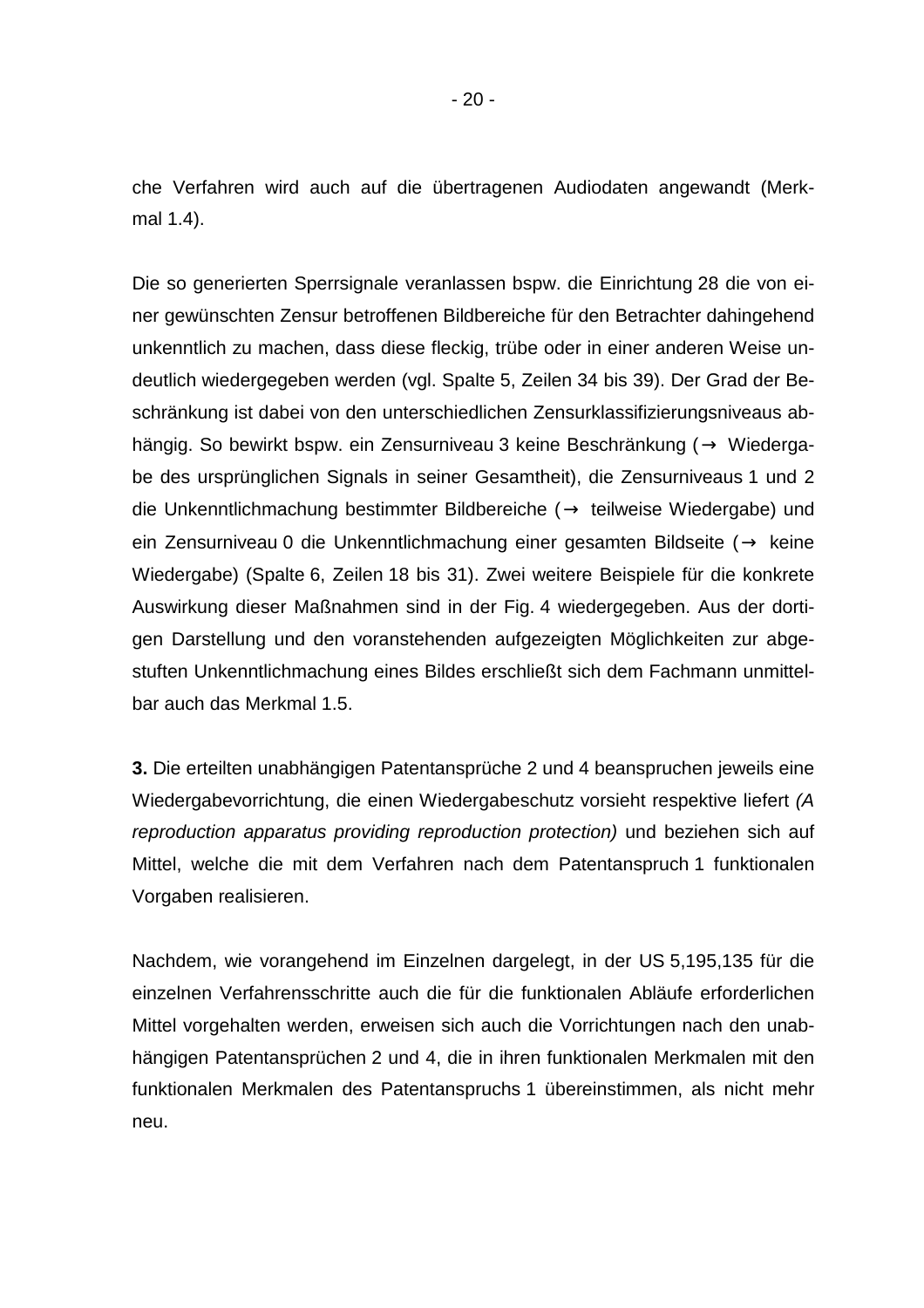**4.** In der mit dem Hauptantrag verteidigten Fassung mit den nicht patentfähigen Patentansprüchen 1, 2 und 4 kann das Patent somit keinen Bestand haben. Hinsichtlich der auf die einander nebengeordneten Patentansprüche rückbezogenen Unteransprüche 3 und 5 bis 17 ist ein weitergehender erfinderischer Gehalt von der Beklagten weder geltend gemacht noch sonst ersichtlich (vgl. BGH, Urteil vom 12. Dezember 2006 - X ZR 131/02, GRUR 2007, 309 Rn. 42 - Schussfädentransport).

#### **III.**

Die in der mündlichen Verhandlung eingereichten Hilfsanträge 1 und 2 auf die die Beklagte zuletzt die hilfsweise Verteidigung des Streitpatents allein stützt, waren gemäß § 83 Abs. 4 PatG zurückzuweisen.

Nach dieser Vorschrift kann das Patentgericht eine Verteidigung des Beklagten mit einer geänderten Fassung des Patents zurückweisen und bei seiner Entscheidung unberücksichtigt lassen, wenn dieses Vorbringen nach Ablauf der hierfür nach § 83 Abs. 2 PatG gesetzten Frist erfolgt ist und die weiteren Voraussetzungen (Nr. 1 bis 3) von § 83 Abs. 4 Satz 1 PatG erfüllt sind. Die mit dem Patentrechtsmodernisierungsgesetz (PatRModG) neu gefasste Bestimmung des § 83 PatG, die auf das vorliegende Verfahren mit Eingang der Klage im Juni 2010 anwendbar ist (§ 147 Abs. 2 PatG), dient der Beschleunigung des Patentnichtigkeitsverfahrens insgesamt, wobei die Feststellung des relevanten Sachverhalts zur Entlastung der 2. lnstanz auf das Bundespatentgericht konzentriert ist und das Berufungsverfahren vor dem Bundesgerichtshof im Grundsatz als Rechtskontrolle ausgestaltet wird (vgl. Begründung zum Entwurf eines Gesetzes zur Vereinfachung und Modernisierung des Patentrechts, veröffentlicht in BIPMZ 2009, 307 ff.). Der als Kernpunkt dieser Reform angesehene qualifizierte Hinweis an die Parteien nach § 83 Abs. 1 PatG soll die tatsächliche Grundlage der zu treffenden gerichtlichen Entscheidung einschließlich der vorläufigen Einschätzung der Sachund Rechtslage durch das Bundespatentgericht möglichst frühzeitig offenlegen (vgl. Begründung a. a. O. S. 313 zu Nr. 7 Abs. 1). Damit soll es den Parteien er-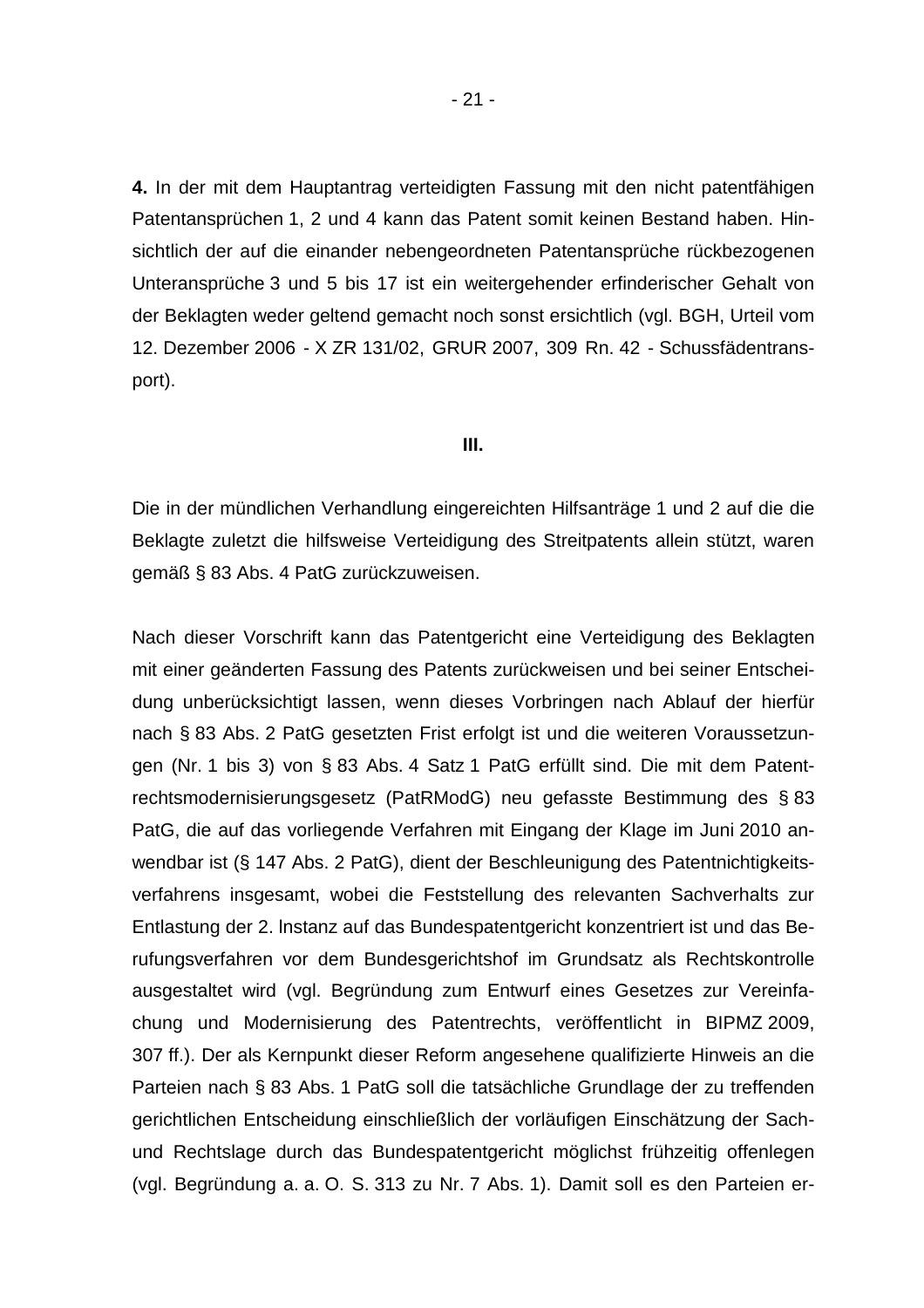möglicht werden, sich auf die vom Gericht als voraussichtlich wesentlich erkannten Gesichtspunkte einzustellen und ihren Vortrag dementsprechend auszurichten. Um diesen angestrebten Rationalisierungs- und Konzentrierungseffekt zu gewährleisten, sieht die gesetzliche Neuregelung als wichtige Ergänzung zum qualifizierten Hinweis die Möglichkeit vor, Vorbringen der Parteien nach Ablauf einer dafür gesetzten Frist unter engen Voraussetzungen als verspätet zurückzuweisen (§ 83 Abs. 4 PatG). Zu dem potentiell einem Ausschluss unterliegenden Vortrag gehört nach der gesetzlichen Vorschrift ausdrücklich auch eine Verteidigung des Beklagten mit einer geänderten Fassung des Patents.

**1.** Die ins Ermessen des Senats gestellte Entscheidung nach § 83 Abs. 4 PatG setzt zunächst voraus, dass das neue Vorbringen erst nach Ablauf einer Frist erfolgt, die der Senat im Hinweis nach § 83 Abs. 1 PatG den Parteien für ihre abschließende Stellungnahme gesetzt hatte (§ 83 Abs. 2 PatG). Hiervon ist bezüglich der in der mündlichen Verhandlung überreichten Hilfsanträge 1 und 2 auszugehen. Der Senat hat im Hinweis vom 9. März 2012 u. a. seine Zweifel an der Zulässigkeit der erteilten Anspruchsfassung ebenso mitgeteilt, wie die seiner Ansicht nach fehlende Patentfähigkeit des Gegenstands des Streitpatents im Hinblick auf insgesamt vier neuheitsschädliche Druckschriften. Unter Punkt 6 des Hinweises wurde den Parteien anheim gestellt, neue Angriffs- oder Verteidigungsmittel gegebenenfalls bis spätestens 30. März 2012 vorzubringen. Gleichzeitig erhielten die Parteien Gelegenheit, eine abschließende Stellungnahme zu dem gerichtlichen Hinweis unter Berücksichtigung eventuell eingegangenen neuen Vorbringens bis zum 16. April 2012 einzureichen. Die Fristsetzung durch den Senat im Hinweis erfüllt somit die Voraussetzungen des § 83 Abs. 2 Satz 1 PatG.

**2.** Nach § 83 Abs. 4 Satz 1 Nr. 1 PatG hätte die Berücksichtigung der hilfsweisen Verteidigung der Beklagten in der mündlichen Verhandlung, die sich zuletzt auf die dort überreichten Hilfsanträge 1 und 2 beschränkte, eine Vertagung der mündlichen Verhandlung erforderlich gemacht.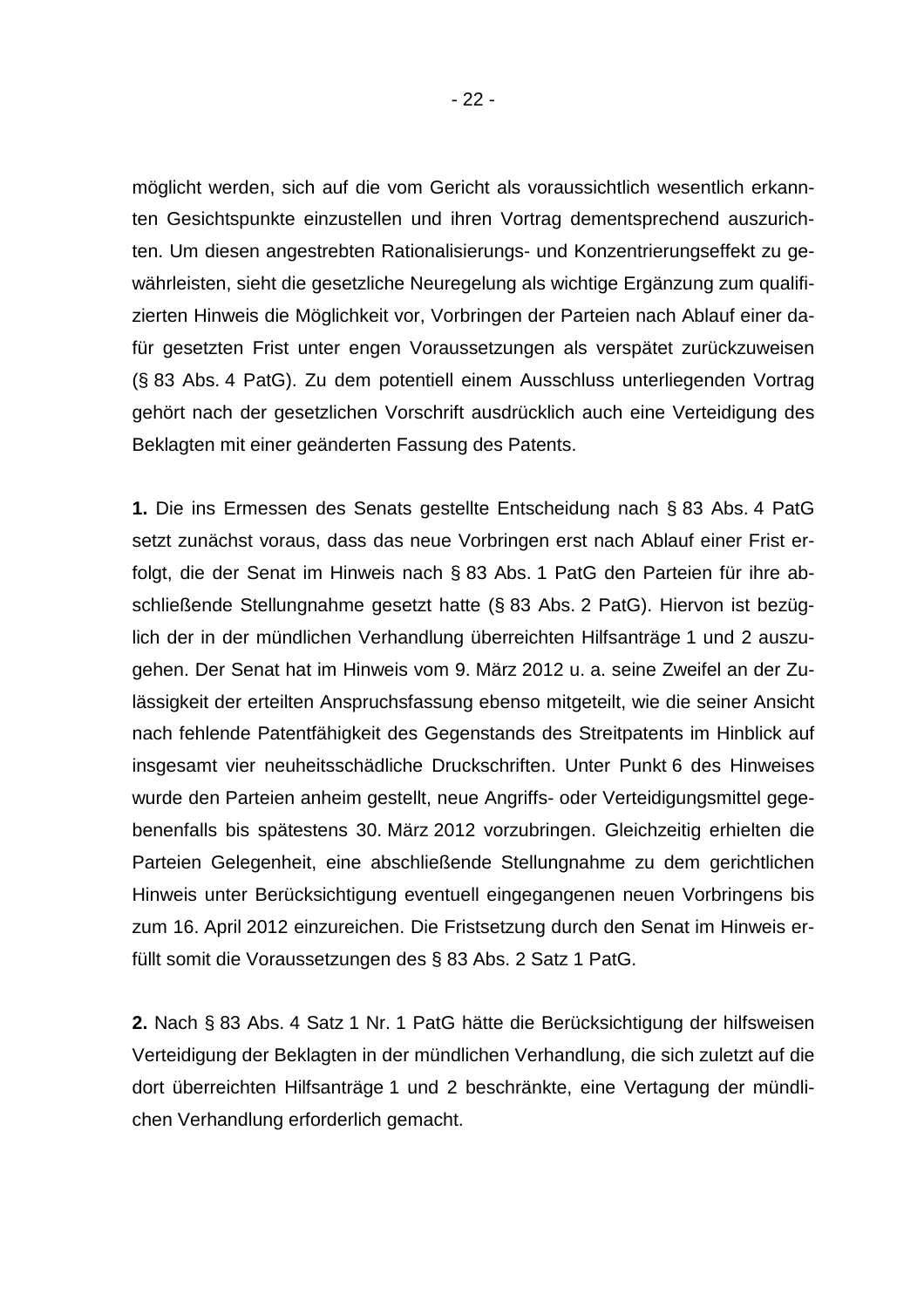**a)** Der Wortlaut dieser Bestimmung nimmt wegen der Vertagung zwar ausdrücklich nur auf einen bereits anberaumten Termin zur mündlichen Verhandlung Bezug, den der Hinweis nach § 83 Abs. 1 PatG umfassend vorbereiten soll. Der Senat geht jedoch davon aus, dass erst recht ein erstmalig in der mündlichen Verhandlung und damit ebenfalls nach Fristsetzung gemäß § 83 Abs. 2 Satz 1 PatG erfolgtes neues Vorbringen einer Präklusion unterliegen kann, wenn es die Vertagung erforderlich machen würde. Die Begründung des Gesetzesentwurfs (vgl. a. a. O. S. 315 linke Spalte) erwähnt ausdrücklich diesen Fall und hält ihn wegen der an § 87b Abs. 3 VwGO angepassten Regelung vom Erfordernis einer Vertagung nach § 83 Abs. 4 Nr. 1 PatG für mit umfasst. Somit kann nicht nur ein Vorbringen, das nach Ablauf der im Hinweis gesetzten Frist, aber noch vor Beginn der mündlichen Verhandlung eingeht, unberücksichtigt bleiben, sondern auch erstmals im Termin selbst gestellte Anträge, wenn die weiteren Voraussetzungen der Präklusionsvorschrift erfüllt sind.

**b)** Eine Zurückweisung als verspätet kommt vorliegend jedoch nur in Betracht, wenn die Berücksichtigung der Hilfsanträge nicht mehr innerhalb der mündlichen Verhandlung hätte erfolgen können. Davon geht der Senat im vorliegenden Fall aus. Nach dem bisherigen Verfahrensverlauf und unter Wahrung eines fairen Interessenausgleichs beider Parteien, der aber insbesondere auch die Rechte des Schutzrechtsinhabers zu beachten hat, ist der Senat zur Überzeugung gelangt, dass die Berücksichtigung des neuen Vortrages eine Vertagung der mündlichen Verhandlung erforderlich gemacht hätte.

Ob neuer Sachvortrag eine weitere mündliche Verhandlung erforderlich machen würde, hängt entscheidend davon ab, wie der Patentinhaber seine Verteidigungsstrategie im Verfahren aufbaut und inwieweit der Kläger hierauf angemessen reagieren kann. Beiden Aspekte diente der Hinweis des Senats vom 9. März 2012 an die Parteien, auf den und die darin aufgezeigte Gefährdung ihres Schutzrechts hin die Beklagte mit Schriftsatz vom 30. März 2012 einen Hilfsantrag eingereicht hatte. Sie verteidigte das Streitpatent danach auf der Grundlage eines Patentanspruchs 1, der nach ihren Angaben sämtliche Merkmale des Anspruchs 2 der er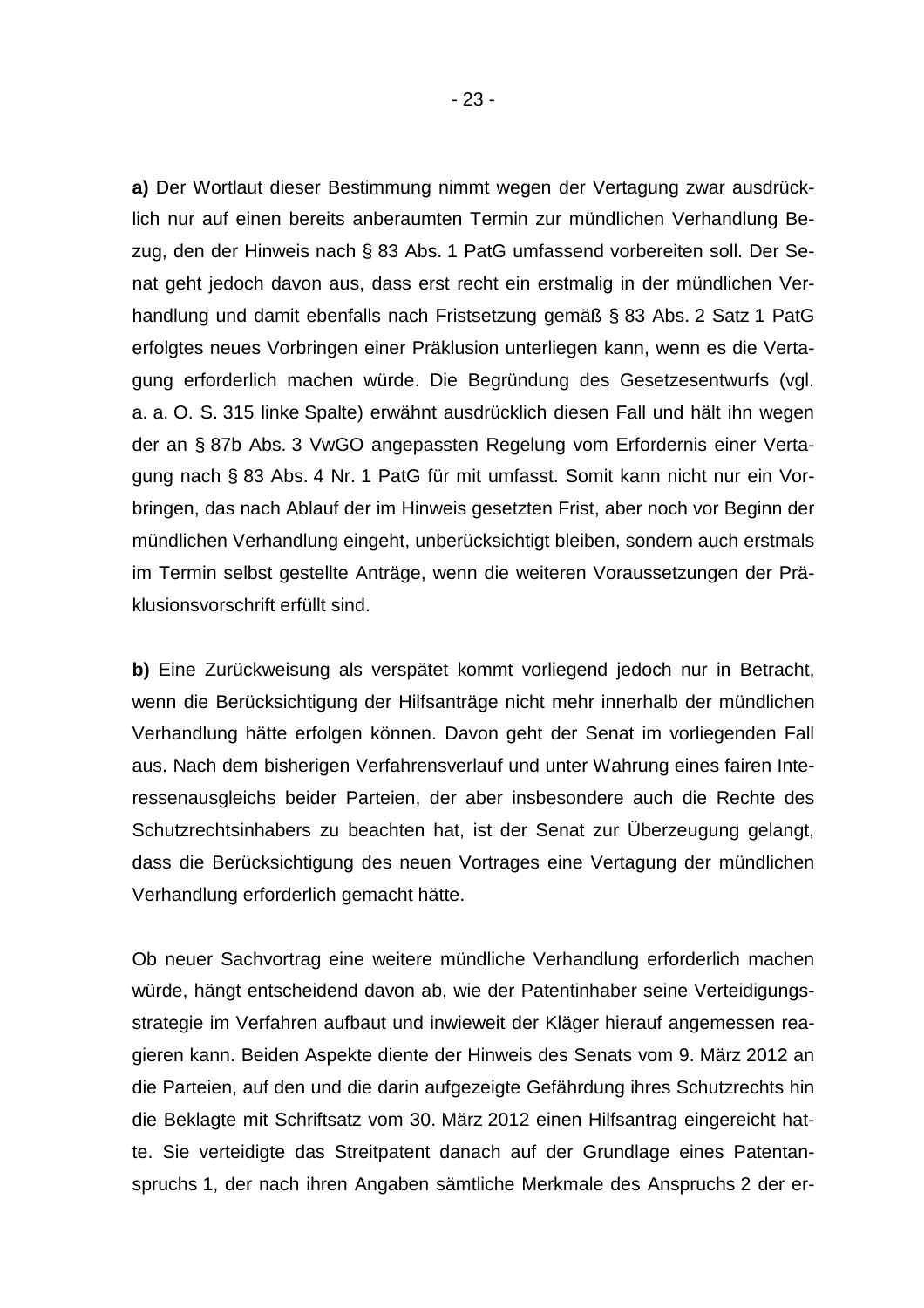teilten Fassung, eine zusätzliche Klarstellung (ursprüngliche Beschreibung Spalte 16, Zeilen 46 bis 48) sowie unter Bezugnahme auf eine weitere Stelle der ursprünglich eingereichten Unterlagen (dort Spalte 15, Zeilen 49 bis 51 i. V. m. Spalte 16, Zeilen 46 bis 52) ein weiteres Merkmal enthielt, einschließlich der nachstehenden Klarstellungen, dass sich die Erfindung auf die Verarbeitung digitaler Daten bezieht und die Schutzdaten auf Sequenzen für "frames" Bezug nehmen. Auf diesen Hilfsantrag hat die Klägerin mit Schriftsatz vom 16. April 2012 noch innerhalb der Frist zur abschließenden Stellungnahme der Parteien reagieren können. Sie hat dazu umfassend vorgetragen und insbesondere ausgeführt, die hilfsweise Fassung enthalte zusätzlich zum unzulässig erweiterten erteilten Patentanspruch 1 ein weiteres Merkmal, das den ursprünglichen Unterlagen nicht zu entnehmen sei. Ob sich die Klägerin auch noch auf die dem weiteren Schriftsatz der Beklagten - gleichfalls vom 16. April 2012 - angefügten Hilfsanträge 2 und 3 hätte in zumutbarer Weise einlassen müssen, dürfte nach Ablauf der Frist für neues Verteidigungsvorbringens im Hinweis zweifelhaft sein, kann aber letztlich dahinstehen. Gleiches gilt für den kurz vor der mündlichen Verhandlung, am 19. April 2012 eingegangenen Schriftsatz, mit dem die Beklagte ohne nähere Erläuterungen Fassungen des unabhängigen Patentanspruchs 1 nach den Hilfsanträgen 1, 2 und 3 vorgelegt hatte.

Dies deshalb, weil die Beklagte ihre Verteidigungsstrategie in der mündlichen Verhandlung erneut geändert hat, indem sie zunächst zu den bis dahin geltenden Hilfsanträgen 1 bis 3 noch bezüglich des abhängigen Patentanspruchs 13 einen selbständigen erfinderischen Gehalt geltend machte, so dass ihr Verteidigungsvorbringen neben der Aufrechterhaltung der erteilten Fassung des Streitpatents nunmehr insgesamt 6 Hilfsanträge umfasste. lnsoweit ist der Klägerin zu folgen, dass jedenfalls bis auf den "alten" Hilfsantrag 1 die hilfsweise Verteidigung der Beklagten nach Ablauf der hierfür im Hinweis gesetzten Frist erfolgte und auch nicht das für die Änderung europäischer Patente geltende Gebot der Klarheit nach Art. 84 EPÜ beachtete. Inwieweit diese eingangs der mündlichen Verhandlung hilfsweise verfolgte Verteidigungslinie einer Nichtberücksichtigung nach § 83 Abs. 4 Satz 1 PatG Unterlagen K erlaubt hätte, bleibt aber letztlich für die vorliegende Entschei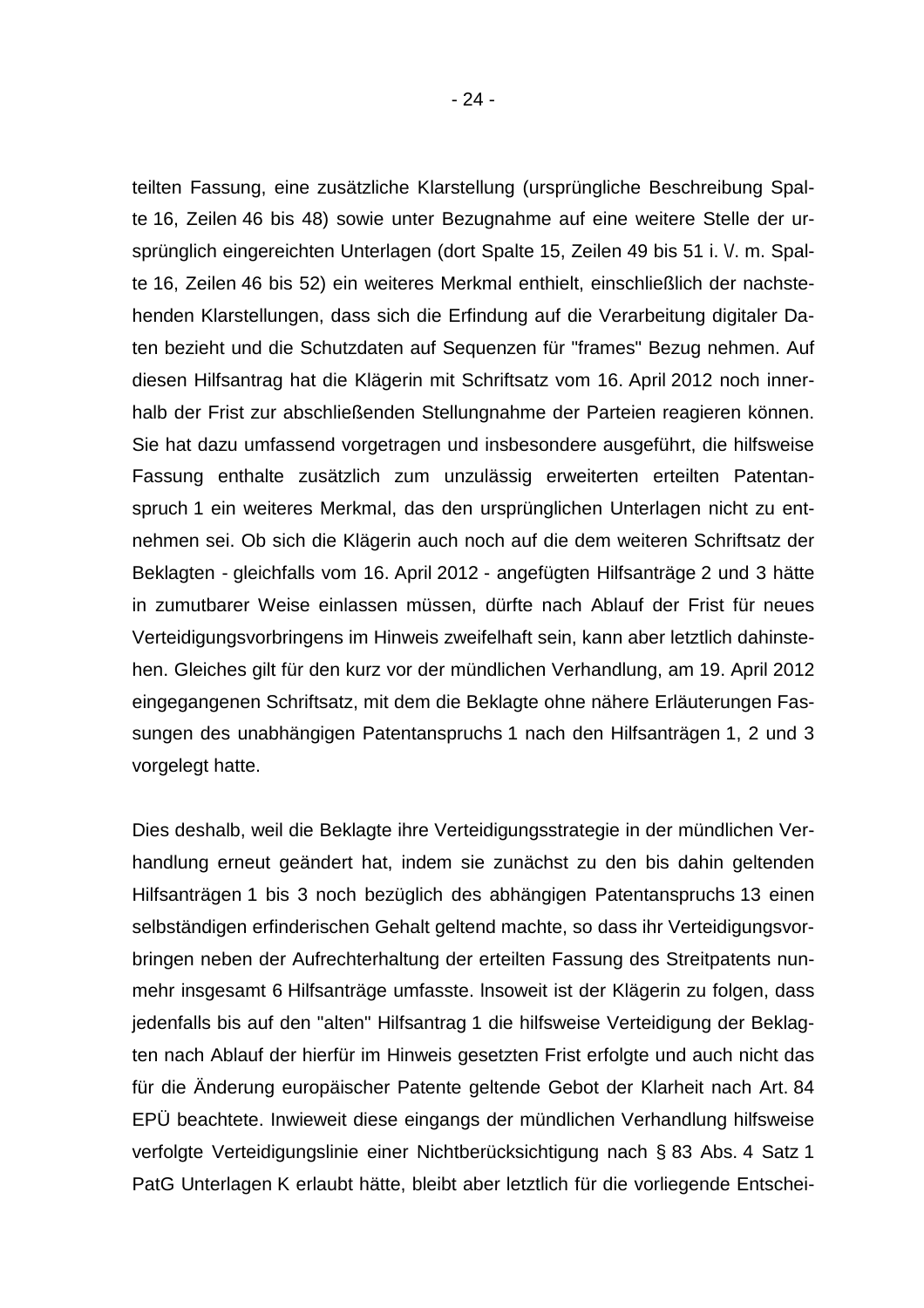dung im Hinblick darauf, dass die Beklagte im Laufe der mündlichen Verhandlung, ihre hilfsweise Verteidigung auf die zuletzt vorgelegten zwei neuen Hilfsanträge abgeändert und beschränkte, ohne Relevanz.

Jedenfalls aber berechtigte diese maßgebliche letzte Änderung (geltende Hilfsanträge 1 und 2) die Klägerin zur Stellung des Vertagungsantrags. Denn nach Ansicht des Senats ist mit dieser Vorgehensweise der Patentinhaberin eine Grenze überschritten, jenseits der sich die Klägerin objektiv nicht mehr auf die gegnerische Verhandlungsführung einlassen kann. Eine Berücksichtigung brächte nämlich eine Verfahrenserschwernis und eine unvermeidliche erhebliche Verzögerung der abschließenden Entscheidung mit sich, was z. B. auch in der Entscheidungspraxis der Beschwerdekammern des EPA als unfair gegenüber dem Einsprechenden angesehen wird (vgl. EPA Entscheidung der Technischen Beschwerdekammer 3.4.1 vom 1. Oktober 1996, T 926/93-3.4.1, ABl. 1997, 447, S. 454 Glaslaservorrichtung/MITSUBISHI). Soweit die Beschwerdekammern die Zurückweisung zusätzlich davon abhängig machen, ob ein Hilfsantrag eindeutig gewährbar ist (vgl. a. a. O. Schlagwort "zweiter Hilfsantrag"), stellt sich die Frage, inwieweit eine "eindeutige Gewährbarkeit" durch das Gericht beantwortet werden kann, ohne dass die Parteien dazu vorgetragen haben und obwohl die Beurteilung der Gewährbarkeit der Frage der Berücksichtigung verspäteten Vorbringens vorgelagert sein soll. Diese Frage muss indes nicht beantwortet werden, weil angesichts des Umfangs der Änderungen eine nähere Beurteilung durch das Gericht nicht hätte erfolgen können, so dass auch bei Heranziehung der Verfahrenspraxis des EPA eine Berücksichtigung nicht veranlasst gewesen wäre.

Im Patentnichtigkeitsverfahren macht ein neues Vorbringen eines Prozessbeteiligten dann eine Vertagung erforderlich, wenn der Gegner, der mit einer solchen Entwicklung nicht rechnen konnte, hierauf nicht mehr umfassend eingehen kann. Einen solchen Fall, in dem damit das rechtliche Gehör der Gegenseite nicht mehr ausreichend gewahrt erscheint, sieht der Senat vorliegend in Übereinstimmung mit der Klägerin als gegeben an. Auf der Grundlage des gerichtlichen Hinweises und des rechtzeitig gestellten Hilfsantrag 1 konnte die Klägerin davon ausgehen, dass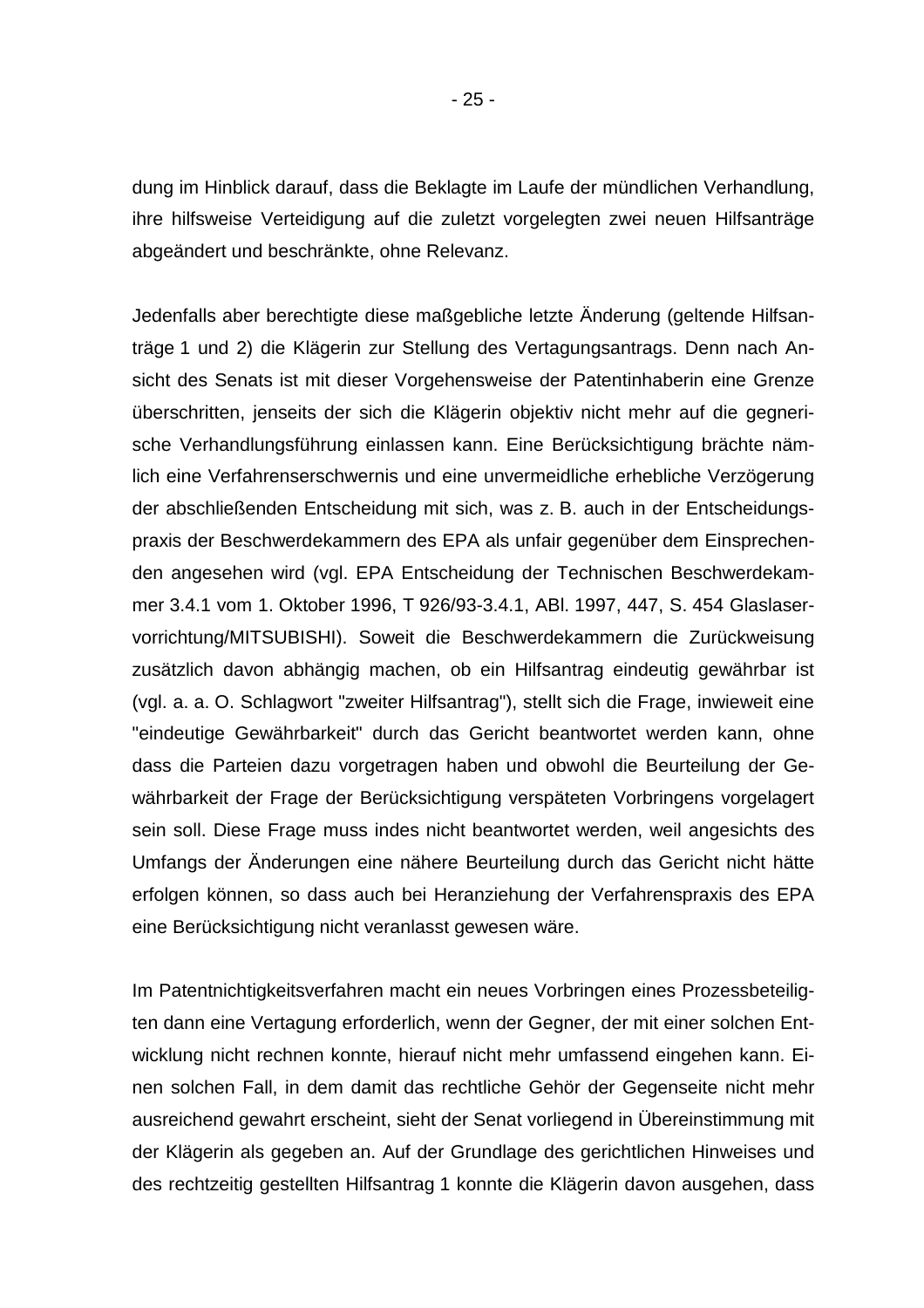auf diese Weise die Beklagte in der mündlichen Verhandlung eine Aufrechterhaltung des Streitpatents zu erreichen beabsichtigen werde, so dass es für die Klägerin darauf ankam, sich diesbezüglich auf die Fragen der Zulässigkeit der Anspruchsfassung sowie der Patentfähigkeit vorzubereiten. lnsoweit hätte sich die Nichtigkeitsklägerin auch nicht zu Recht auf ein Vertagungsrecht zur Wahrung des rechtlichen Gehörs berufen können, wenn die Patentinhaberin an ihrer angekündigten Anspruchsfassung nur noch geringfügige Änderungen vorgenommen hätte, etwa um Zulässigkeitsbedenken der Klägerin oder des Gerichts zu begegnen.

Die in Reaktion auf des Rechtsgespräch in der mündlichen Verhandlung (zuletzt) eingereichten neuen Hilfsanträge gehen jedoch weit über des Maß an Änderungen hinaus, auf das sich die Klägerin in vertretbarer Weise hätte einstellen müssen. Hilfsantrag 1 enthält nämlich nicht nur Ergänzungen oder Klarstellungen im Hinblick auf die Offenbarung in den Anmeldeunterlagen, mit denen der Gegner üblicherweise im Rahmen des bisherigen Vorbringens der Parteien rechnen und worauf er angemessen entgegnen können muss. Im neuen Hilfsantrag 1 der Beklagten sind vielmehr zwei wesentliche Merkmale gestrichen und neue Merkmalsgruppen hinzugefügt. Entsprechendes gilt für Hilfsantrag 2, der gegenüber Hilfsantrag 1 bezüglich des Teilmerkmals "protection data pack" weitere Ergänzungen aus der Beschreibung vornimmt. Diese umfangreichen Änderungen stellten für die Klägerin vor dem Hintergrund der bisherigen Erörterungen eine überraschende Wendung in der Verteidigungsstrategie der Beklagten dar. Es Iiegt zudem in einem fortgeschrittenen Verfahrensstadium eine sachliche Änderung des Streitpatents vor, mit der erstmals ein neuer Gegenstand beansprucht und nicht lediglich eine "kosmetische Änderung" vorgenommen wird (vgl. Entscheidung der Beschwerdekammer a. a. O. mit Hinweis auf T 153/85, ABI. 1988, 1. Alternativansprüche/AMOCO). Die Erklärung der Klägerin, sie könne in der laufenden mündlichen Verhandlung zu diesem geänderten Anspruchsgegenstand keine inhaltliche Stellungnahme abgeben, erscheint dem Senat nach allem daher nachvollziehbar.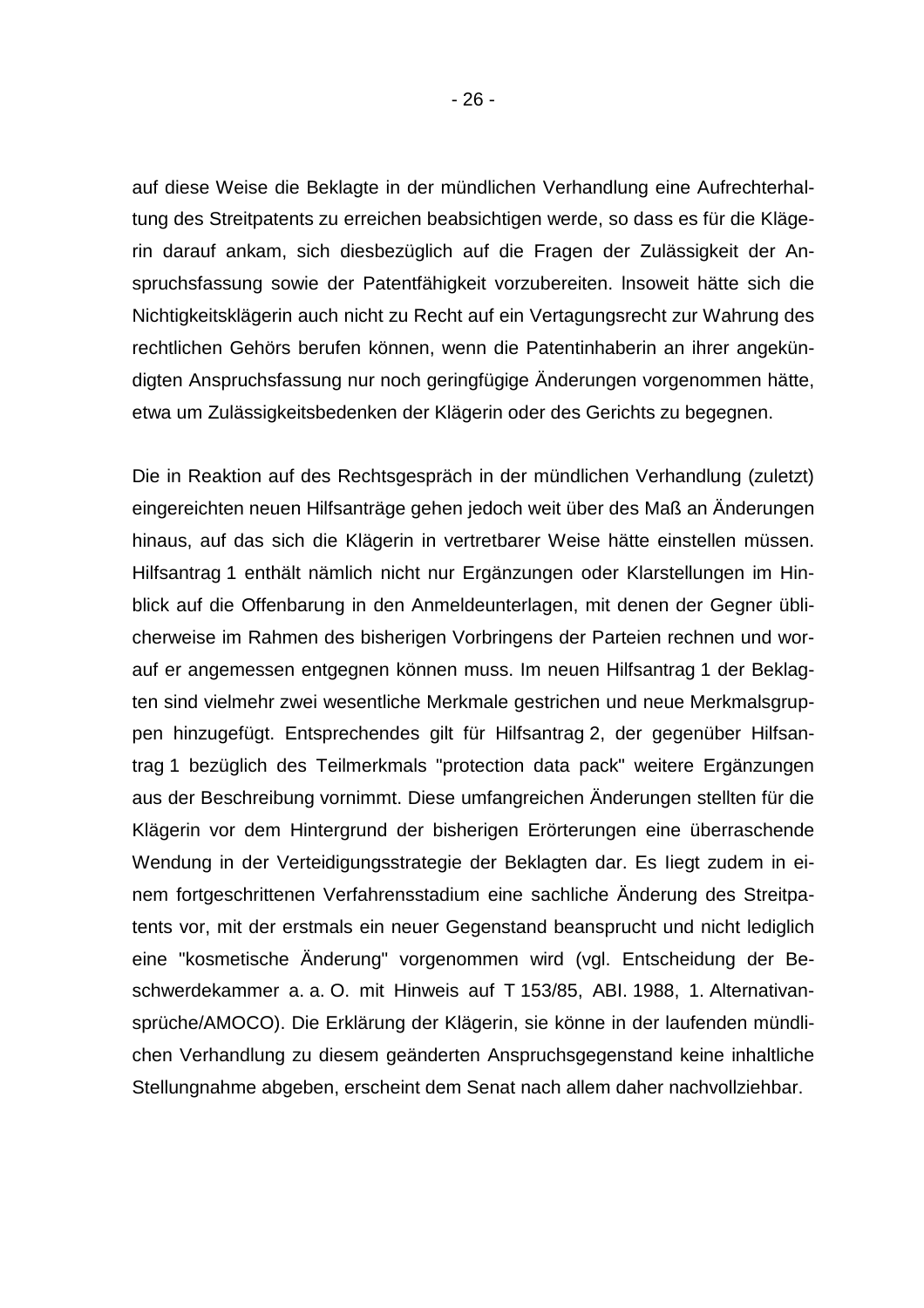Soweit der Beklagtenvertreter demgegenüber erklärt hat, die Klägerin habe sich auf den geänderten Hilfsantrag 1 einstellen können, da die aufgenommene Merkmalskombination direkt der Beschreibung entnommen sei, führt dies nicht dazu, dass ohne Vertagung das rechtliche Gehör der Klägerin in ausreichendem Maße gewahrt worden wäre. Nach höchstrichterlicher Rechtsprechung, die insbesondere vom Bundesverwaltungsgericht im Rahmen der Anwendung des § 173 VwGO entwickelt worden ist, sind eine Vertagung der mündlichen Verhandlung rechtfertigende erhebliche Gründe im Sinne von § 227 Abs. 1 ZPO regelmäßig solche, die den Anspruch auf rechtliches Gehör einer oder mehrerer Parteien berühren und die auch gerade zur Gewährleistung des rechtlichen Gehörs eine Zurückstellung des Beschleunigungs- und Konzentrationsgebots erfordern (vgl. BGH, Urteil vom 13. Januar 2004 - X ZR 212/02 m. w. N., veröffentlicht unter dem Schlagwort "Vertagung" in GRUR 2004, 354, häufig auch zitiert unter "Crimpwerkzeug I"). Angesichts der verfassungsrechtlichen Garantie des Anspruchs auf rechtliches Gehör verbleibt dem Gericht dann auch kein Ermessensspielraum bei der Frage der Vertagung.

Vorliegend kann nichts Anderes gelten, denn die Frage der Klägerin, was der hilfsweise verteidigten Fassung des Streitpatents entgegengehalten werden könne, verlangte nach Überlegung und Vorbereitung. Das mit der Neuregelung des Nichtigkeitsverfahrens verfolgte Ziel einer Konzentration des tatsächlichen Vorbringens in der 1. lnstanz bei gleichzeitiger Straffung und Beschleunigung des Verfahrens könnte bei Berücksichtigung der neuen hilfsweisen Verteidigung der Beklagten nur zu Lasten der Klägerin erreicht werden, die keine Möglichkeit hätte, einer so erheblichen Änderung der hilfsweisen Verteidigung der Patentinhaberin umfassend und angemessen zu begegnen. Eine Vertagung der mündlichen Verhandlung ist daher als erforderlich anzusehen, wenn es wie im vorliegenden Fall für die neuen Anspruchssätze im Vorfeld der mündlichen Verhandlung unter Berücksichtigung des Hinweises nach § 83 Abs. 1 PatG und der Reaktion der Beklagten hierauf keine Anzeichen gab. Hierbei erscheint es unter Beachtung der legitimen lnteressen der Patentinhaberin an der Aufrechterhaltung ihres Schutzrechts für den Senat nicht ausreichend, dass die Klägerin im Schriftsatz der Beklagten vom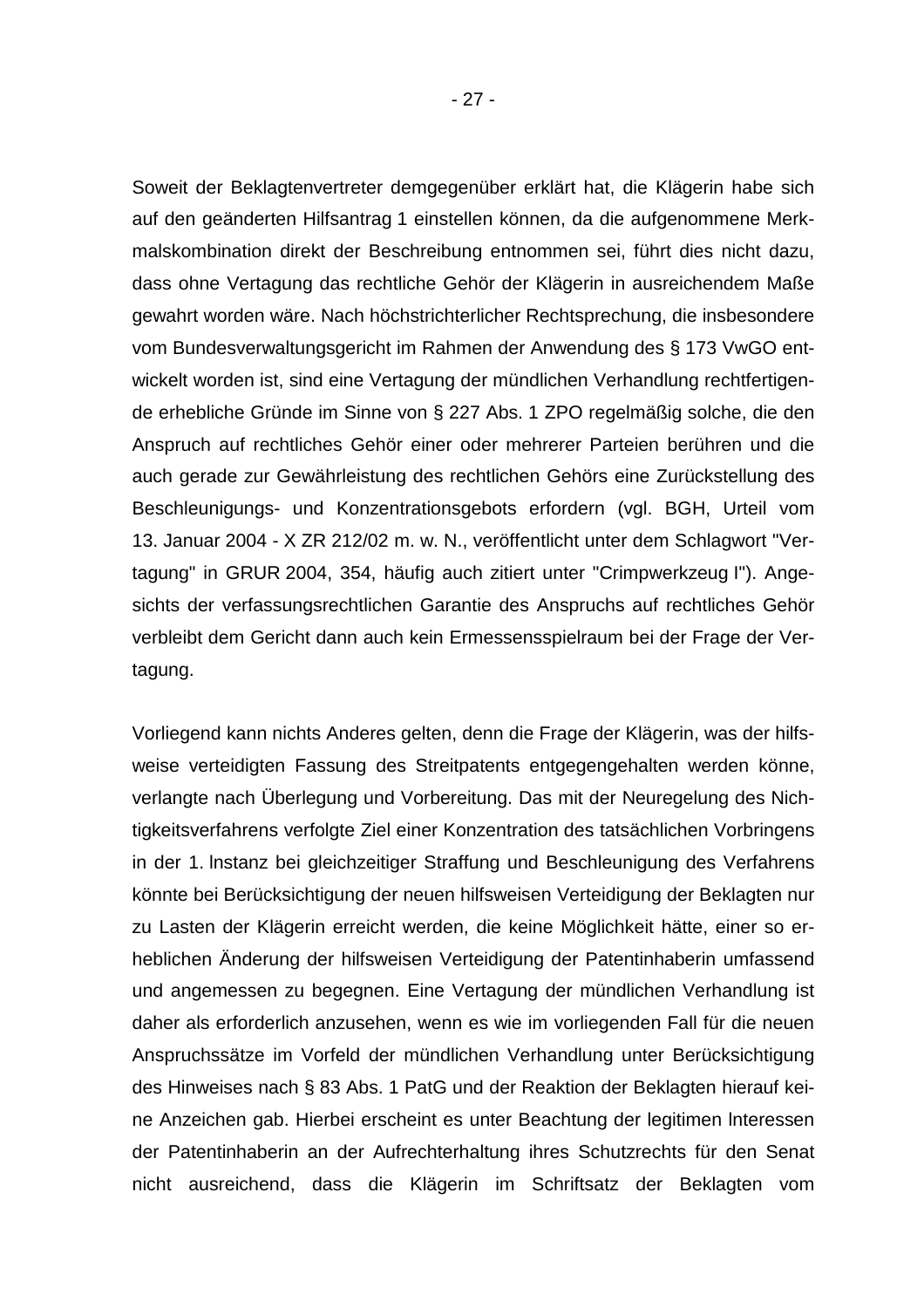30. März 2012 auf die strittige Passage in Spalte 16 der ursprünglichen Beschreibung hingewiesen wurde. Die Ausführungen der Beklagten dort betreffen den ursprünglichen Hilfsantrag 1, von dem die geltende Anspruchsstellung unstreitig abweicht. Sie ermöglichen der Klägerin daher nicht, in einer das rechtliche Gehör wahrenden Weise auch zum neuen Hilfsantrag 1 fundiert Stellung zu nehmen. Eine vorauseilende Ermittlungspflicht, ob und gegebenenfalls welche Merkmale aus der Beschreibung aus Sicht der Patentinhaberin möglicherweise für eine seitens der Klägerin nicht erkennbare Änderung des Anspruchs in Frage kommen könnten, kann die Klägerin nicht treffen.

**c)** In seiner "Crimpwerkzeug"-Entscheidung ist der Bundesgerichtshof in seiner Auffassung, "ab wann" ein Vertagungsrecht einer Klagepartei bei Änderung der Verteidigung besteht, sogar noch erheblich weiter gegangen. Dort war die neu verteidigte Anspruchsfassung zwar ebenfalls nicht Gegenstand der Unteransprüche gewesen, aber als Ausführungsbeispiel in der Beschreibung enthalten, sogar mit genau entsprechender Zeichnung, weshalb die Vorinstanz noch davon ausgegangen war, die Klägerin habe auf die dann entsprechend erfolgte Beschränkung vorbereitet sein müssen (vgl. a. a. O., Entscheidungsgründe Ziffer 1b). Auch deshalb kann der Beklagten im vorliegenden Fall ihr Verweis darauf, die jetzt beanspruchten Merkmalskombinationen seien in der Beschreibung enthalten, nicht dazu verhelfen, dass davon auszugehen wäre, die Klägerin habe sich bei Wahrung der erforderlichen Vorbereitungspflicht auf die jetzt erfolgte Verteidigung einstellen müssen.

**d)** Eine für die Beklagte günstigere Beurteilung ergibt sich im vorliegenden Fall auch nicht wegen der durch die Reform des Nichtigkeitsberufungsverfahrens für den Patentinhaber in der Berufung nur mehr eingeschränkten Möglichkeit der Verteidigung seines Schutzrechts in geänderter Fassung (§§ 112, 117 PatG n. F.).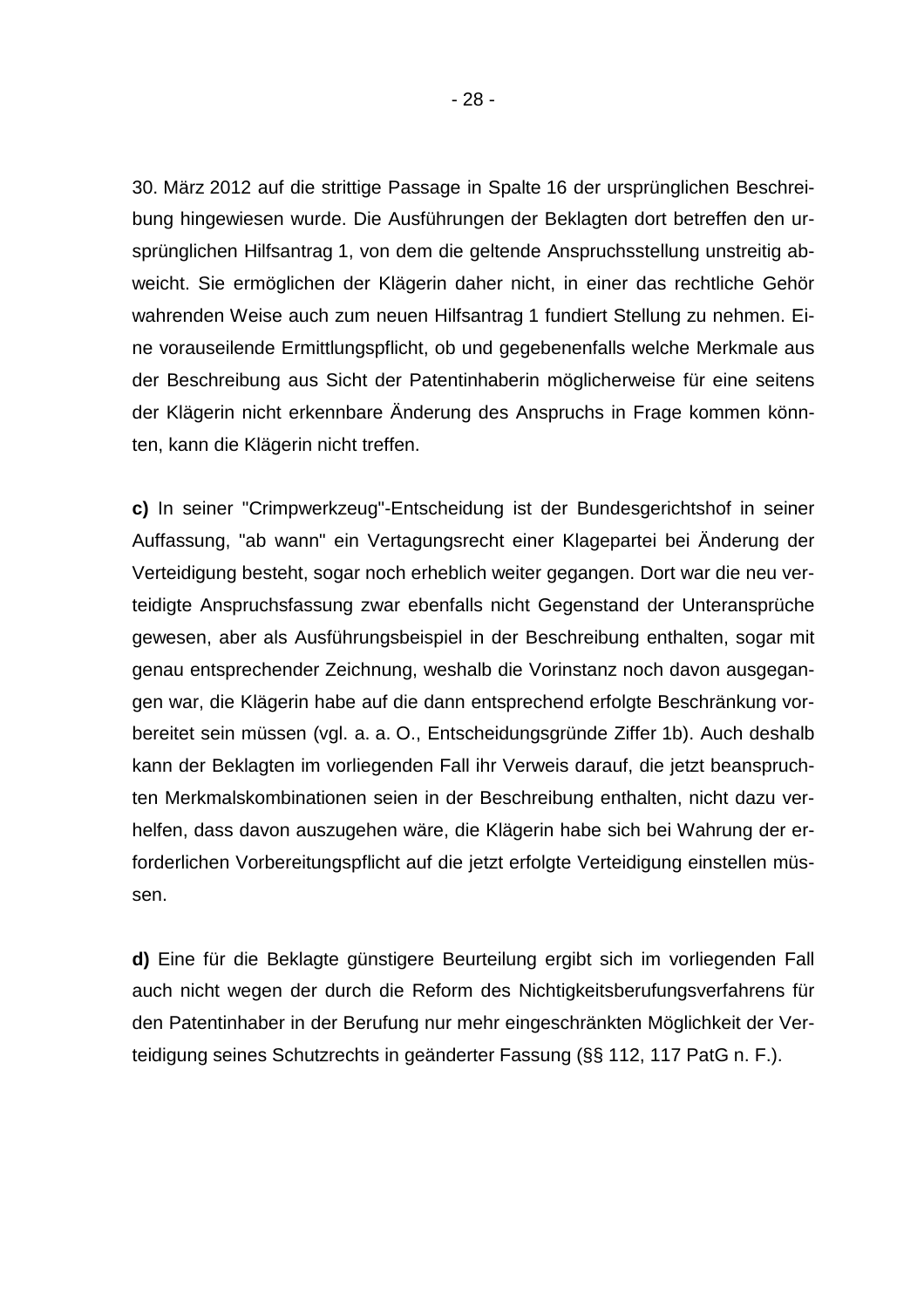- 29 -

Verträte man die Auffassung, wegen der §§ 112, 117 PatG und zur Wahrung des rechtlichen Gehörs des Patentinhabers, der sein Schutzrecht trotz bei Beschränkung möglicherweise bestehender Schutzfähigkeit wegen Präklusion verlieren könnte, dürfe in 1. lnstanz nur in Ausnahmefällen eine Zurückweisung erfolgen, wäre die Balance zwischen den Prozessparteien verletzt und die Gefahr entscheidend erhöht, dass häufiger vertagt werden müsste. Ist für einen Patentinhaber bezüglich einer zurückgewiesenen verteidigten Fassung eine Erhöhung der Chance, dass sie als patentfähig angesehen werden könnte, klar, verbleibt ihm zudem die Möglichkeit, bis zur Entscheidung in der Berufungsinstanz ein Beschränkungsverfahren nach § 64 PatG zu beantragen. Die Berufungsinstanz müsste dann wohl die geänderte Fassung bei der Entscheidung zugrunde legen.

**e)** Im Rahmen seiner Ermessensentscheidung nach § 83 Abs. 4 PatG hat der Senat geprüft, ob nicht des rechtliche Gehör der Klägerin auf andere Weise gewahrt und damit eine Präklusion mit den für die Patentinhaberin negativen Folgen hätte vermieden werden können. Eine kürzere Unterbrechung der mündlichen Verhandlung, durch die die Klägerin in die Lage versetzt worden wäre, sich im Anschluss daran umfassend und fundiert zur neuen Antragstellung zu äußern, kam wegen der Komplexität der Änderungen nicht in Betracht. Eine Vertagung entbehrlich machen könnte in diesem Zusammenhang zwar grundsätzlich die Einräumung einer nachträglichen Schriftsatzfrist zugunsten der Klägerin nach § 283 ZPO unter gleichzeitiger Anberaumung eines Verkündungstermins. Ohne näher darauf einzugehen, ob bzw. in welchen Fällen § 283 ZPO im Patentnichtigkeitsverfahren überhaupt Anwendung finden kann (vgl. hierzu bejahend 3. Nichtigkeitssenat, Urteil vom 28. Februar 2012, Az: 3 Ni 16/10 (EP)), hätte ein Hinwirken des Senats auf eine entsprechende Antragsstellung der Klägerin aber kaum die Chance eröffnet, eine anschließende Wiedereröffnung der mündlichen Verhandlung vermeiden zu können. Denn anders als im "normalen" Zivilprozessverfahren bildet die oft vielstündige mündliche Verhandlung über die Zulässigkeit von Anspruchsfassungen und zur Patentfähigkeit im Vergleich zum Stand der Technik bei Patentnichtigkeitsverfahren den zentralen Teil dieses Verfahrens, wobei regelmäßig die Parteien abwechselnd auf die zuvor geäußerten Argumente der Gegenpartei antwor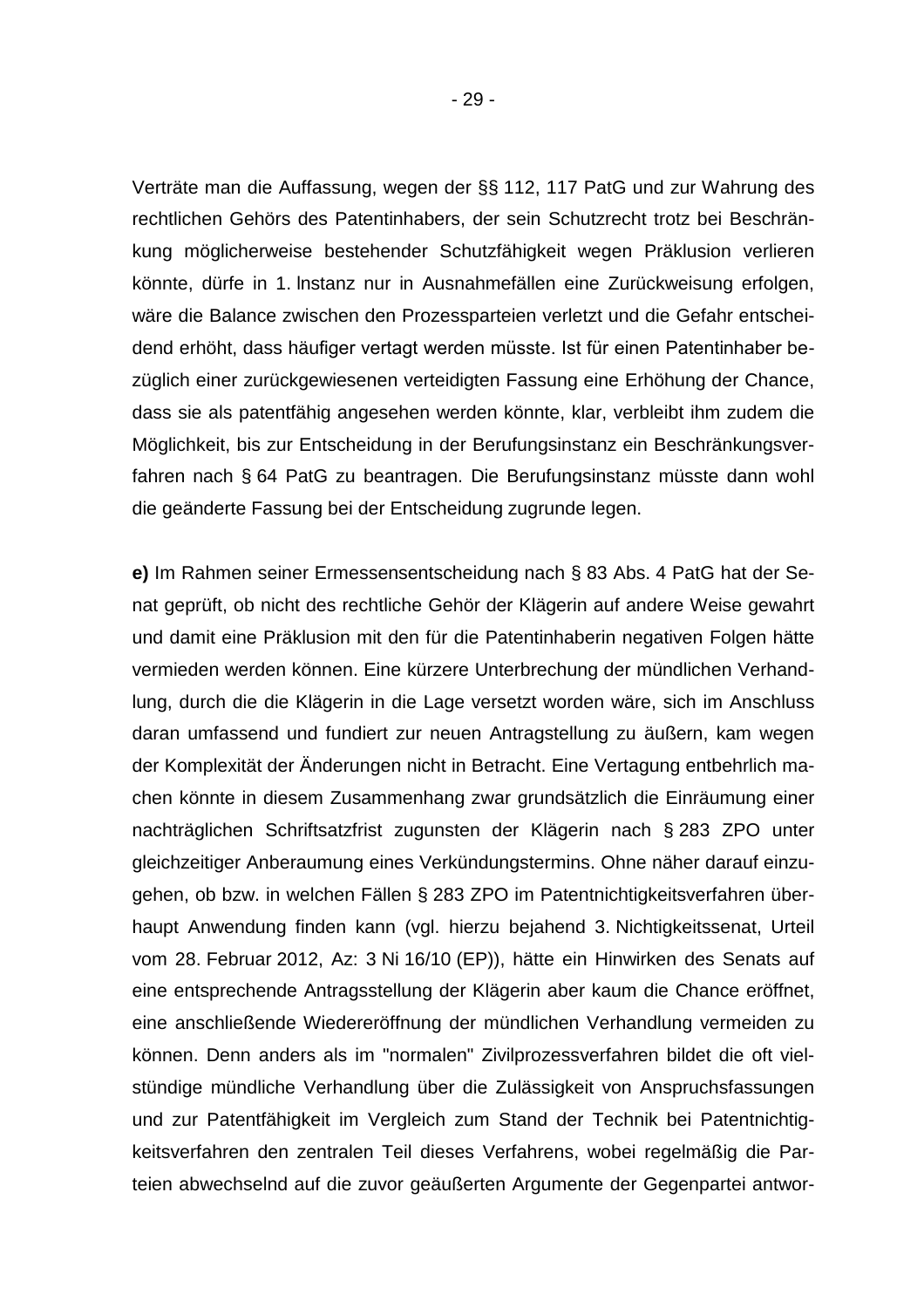ten. Auch wenn man vertreten könnte, die Einschränkung des rechtlichen Gehörs sei für die Patentinhaberin "milder" als die Nichtberücksichtigung insgesamt, erscheint dem Senat für die Normalfälle neuen Vorbringens im Nichtigkeitsverfahren, nämlich Vorlage neuen Stands der Technik durch die Klägerin oder eine geänderte verteidigte Fassung des Patents durch die Beklagte, das Mittel der Schriftsatzfrist nur in besonders gelagerten Fällen, in denen es um eng abgrenzbare Fragen geht, geeignet.

**f)** Bei der Frage, ob die mündliche Verhandlung vertagt werden sollte, wodurch allein das rechtliche Gehör der Klägerin hätte gewährt werden könnte, oder die "Kann"-Vorschrift des § 83 Abs. 4 PatG anzuwenden war, hat der Senat auch berücksichtigt, dass aufgrund der hohen Geschäftsbelastung und der großen Schwierigkeiten, zeitnah einen eventuellen Vertagungstermin zu finden, an dem alle in mehreren Spruchkörpern und dort unterschiedlichen Besetzungen tätigen technischen Richter teilnehmen hätten können, ein erhebliches Bedürfnis des Rechtsverkehrs besteht, dass sich Nichtigkeitsverfahren nicht unverhältnismäßig lange hinziehen. Nur wenn sich die Prozessparteien darauf einstellen (müssen), dass nach Ablauf einer Frist des § 83 Abs. 2 PatG eingereichtes Vorbringen einer hohen Gefahr der Zurückweisung unterliegt, lässt sich (auf längere Sicht) möglicherweise das Ziel erreichen, dass Hinweise oder Entscheidungen des Patentgerichts zu einem Zeitpunkt erfolgen, der bei Verletzungsverfahren etwa zu Fragen der Auslegung von Patentansprüchen bzw. der Aussetzung nach § 148 ZPO des Verletzungsverfahrens noch eine Berücksichtigung zulässt.

Der Senat ist daher der Auffassung, dass die "Kann"-Vorschrift des § 83 Abs. 4 PatG grundsätzlich in normal gelagerten Fällen - auch aus den Gründen der Gleichbehandlung und Rechtssicherheit - angewendet werden sollte, wenn eine Verletzung prozessualer Sorgfaltspflichten klar auf der Hand liegt. Eine Nichtanwendung sollte solchen Fällen vorbehalten sein, in denen über das Vorliegen der gesetzlichen Voraussetzungen gestritten werden kann oder aus sonstigen Gründen der Billigkeit ein Anlass besteht, trotz Fristversäumung noch Vorbringen zu berücksichtigen, z. B. wenn ein Missverständnis einer Partei hinsichtlich des ln-